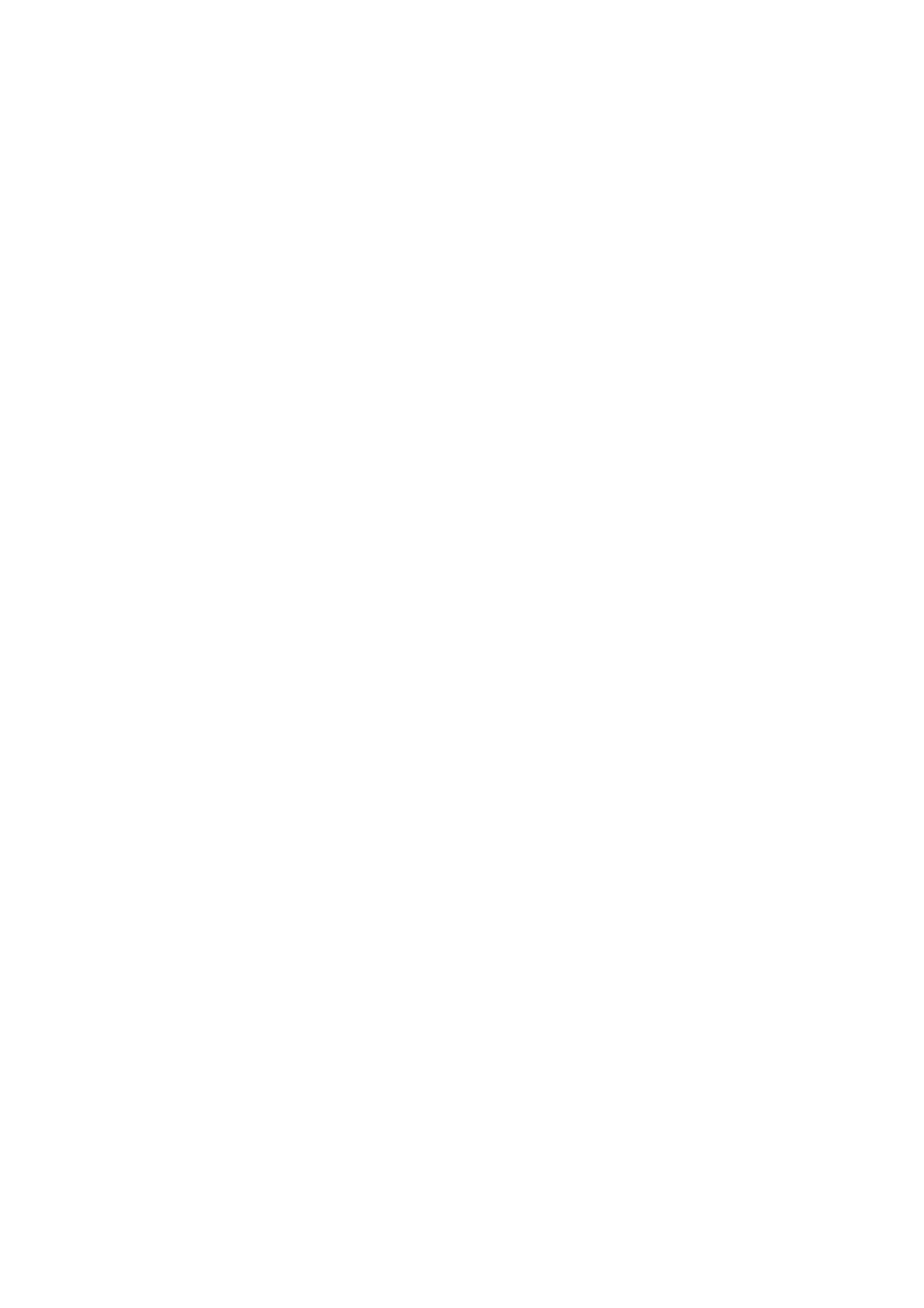# WORK INTEGRATION SOCIAL ENTERPRISES IN IRELAND

## Patricia O'HARA and Mary O'SHAUGHNESSY

Centre for Co-operative Studies, National University of Ireland, Cork, Ireland.

## 1. The Labour Market Situation in Ireland

#### 1.1. Introduction

The backdrop to any examination of the current labour market situation in Ireland is the very rapid economic growth which has taken place through the turn of the century. While the platform for this growth has been in the making for some years, prosperity has been relatively sudden and concentrated in less than a decade. During the 1990s, Ireland has gone from being one of the poorest EU member states to one of the richest. In 1993, Ireland had one of the highest levels of unemployment in the EU; within five years, this had fallen to well below the EU average and GDP per capita had converged with core European economies. Average consumption has risen very substantially over the same period, stimulated by higher disposable incomes, associated with rising employment.

As a small open economy in an era of globalisation Ireland's economic policy has been concentrated on pursuing a strategy of increasing integration into the global economy. The state has been deeply implicated in facilitating adaptation to changing global conditions, managing the process of growth and in overseeing neo-corporatist social partnership institutions that have underpinned stability and maintained social rights. The scale and speed of Ireland's transformation is captured by the fact that over the decade 1990-2000 the number of persons at work grew by 50 per cent; the numbers of cars and the volume of waste each increased by 50 per cent; and value of exports grew six-fold.

During the 1990s the term 'social economy' also came into usage in policy discourse and three types of social enterprises were identified - community businesses, deficient demand social enterprises, and enterprises based on public sector contracts. Although the term 'work integration social enterprise' is not used, the main impetus for the development of the social economy in the 1990s came from local and community development initiatives stimulated by public policy responses to high unemployment and urban and rural disadvantage. The social enterprises that emerged are, in effect, WISE as they rely hugely on labour market integration programmes developed to tackle long-term unemployment. Ireland's rapid economic growth and buoyant labour market has now created particular challenges for work integration social enterprises precisely, because of their extensive reliance on labour market integration measures and these will be discussed below. First, we turn to some recent trends in employment.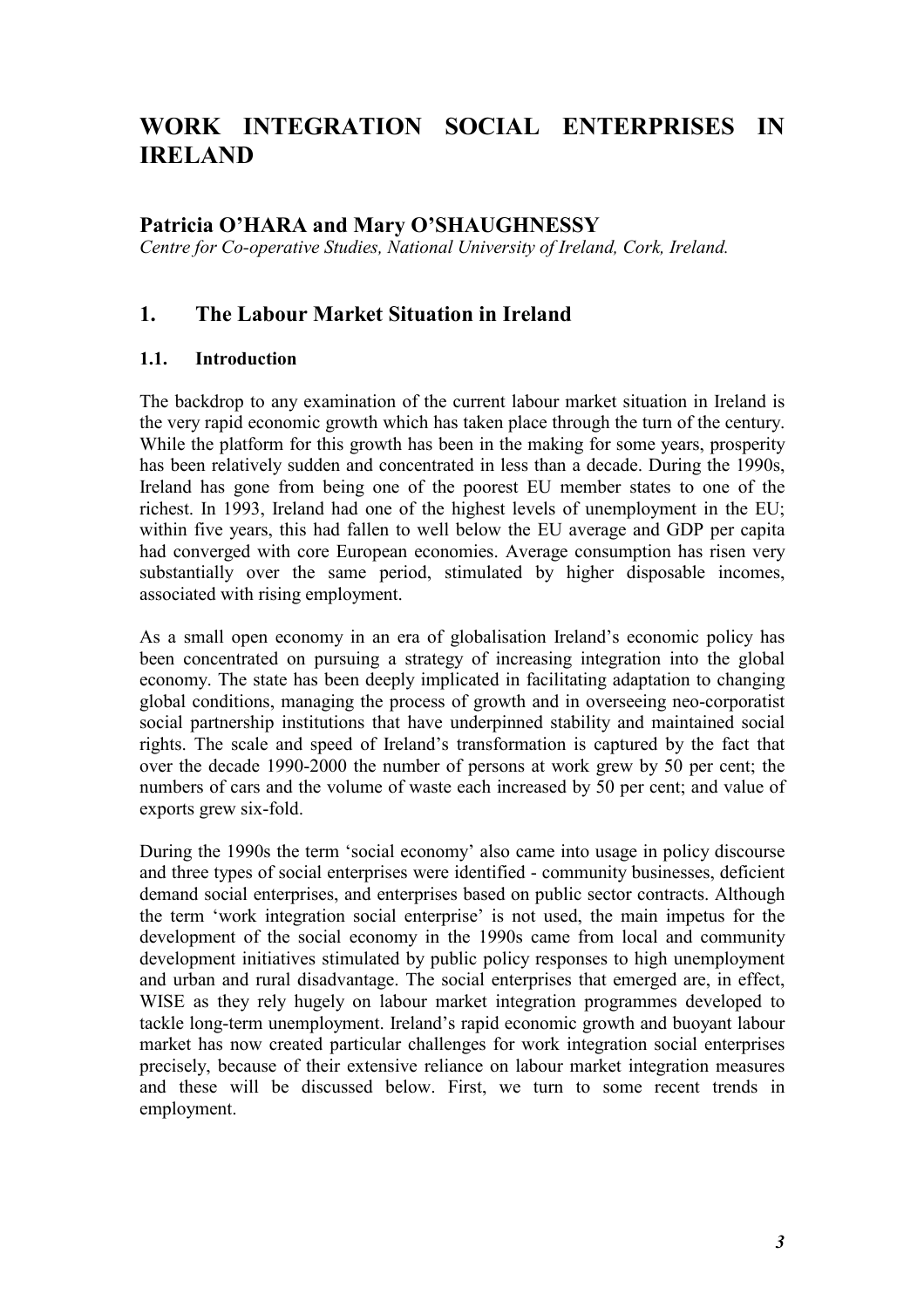### 1.2. Employment and Unemployment Trends

The rapid growth in the Irish economy from 1993-1999 was characterised by a rise in total employment of one-third over the period. The unemployment rate fell from 16% of the labour force in 1993 to less than 6% by 1999. These changes were characterised by a number of factors. O'Connell (2000) notes that women, and those possessing educational qualifications, were the main beneficiaries of the growth in employment. Women's participation in the Irish labour market rose from 35% in 1991 to 44% in 1999. The 'losers' included those made redundant in traditional industries, in particular older workers, and those lacking the qualifications and skills to compete for the new jobs created. The services sector including 'professional, business and personal services' recorded the highest growth in employment levels.

The fall in Irish unemployment, in recent years, was predominantly among the longterm unemployed. Over the period 1995-99, total unemployment decreased by 45%; long-term unemployment fell by 60% and short-term by 25%. By 1999, 'the number of short-term unemployedexceeded the number of long-term unemployed for the first time in over 15 years' (O'Connell, 2000). The decline in Irish unemployment, which had continued since the mid 1990s, bottomed out in 2001 at 3.6%. It averaged 4.5% in 2002 and is expected to rise to around 5% in 2003 (Sexton, 2002). The unemployment rate has continued to be considerably higher among younger workers (15-24 year olds), even in 1999, with early school leaving being cited as a persistent problem.

During the mid-1990s, the fall in long-term unemployment in Ireland was to some extent accounted for by high participation levels in national 'active labour market programmmes' (ALMPs) such as Community Employment, Job Initiative and, more recently, a national Social Economy Programme, each of which are detailed below. Each of these measures provides subsidised employment to the long-term unemployed and other specific groups regarded as at risk of social exclusion to work in social enterprises that deliver community-based services. This type of support has been particularly instrumental in both creating and sustaining Work Integration Social Enterprises (WISE) operating in the local and community development sphere.

## 2. The Process of Institutionalisation of Work Integration Social Enterprises in the Context of Public Policies

#### 2.1. National Labour Market Policies

Irish labour market policies are given effect in either active or passive measures. The former provide training and temporary employment opportunities to the unemployed, while the latter provide financial assistance. Active labour market programmes (ALMPs) were introduced in the 1970s in response to rising national unemployment levels. These included the provision of subsidies to employers and training schemes targeted at the long-term unemployed. By the 1980s, ALMPS were well established and included the provision of temporary employment schemes in line with recommendations made by the OECD and the European Commission. National expenditure on ALMPs accounted for 1.7% of GDP in the mid-1990s, ahead of the OECD average of just over 1% of GDP (O'Connell, 2002).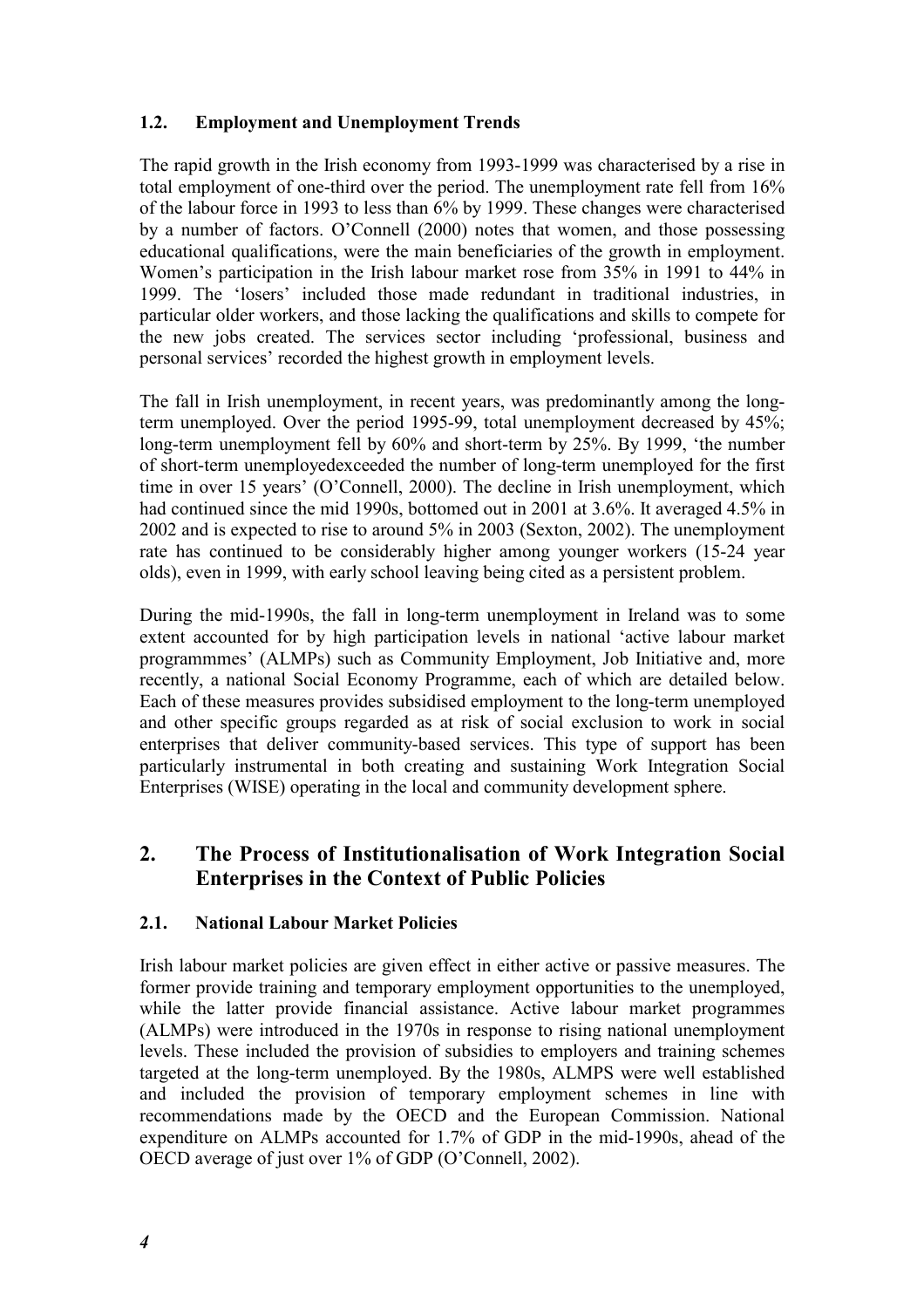#### Irish Active Labour Market Programmes

Sexton and O'Connell (1996) have divided Irish ALMPs into four main types:

General Training provides for a range of measures designed to deliver training at basic or foundation level aimed specifically at those with poor educational qualifications, generally young people, but also including women returning to the labour market.

Specific Skills Training delivers training required in local labour markets.

Employment Subsidies provide grants to support the recruitment or self-employment of workers in the private sector.

Direct Employment Schemes provide subsidised temporary employment in the voluntary and public sectors. These schemes include Community Employment (CE), Job Initiative (JI) and a national Social Economy Programme (SE).

Direct employment schemes are the main form of state support to social enterprises in Ireland. The process by which this has evolved began in the 1980s as part of a reorientation of public policy that involved recognition that the existing centralised system for economic development and welfare provision was evidently ineffective in tackling persistent long-term unemployment and social exclusion. A new approach involved an emphasis on local and community development as a solution to the problem of long term unemployment and the use of direct employment schemes to support WISEs engaged in locally-based development projects (see O'Hara, 2001). Thus, since the 1980s ALMPs have been important in providing labour subsidies to WISEs and thus underpinning the social entrepreneurship associated with them.

Community Employment (CE) is by far the most significant direct labour market intervention measure in terms of number of participants. CE provides training, development and work experience to the long-term unemployed (and other key groups at risk of social and economic exclusion) in community and voluntary projects and in public bodies. The measure provides work for up to one year to: unemployed persons aged over 21 years; Travellers (gypsies); lone parents; and persons with a disability. CE also offers a three-year work option to the same categories of persons over 35 years of age. Employees, termed 'participants', are obliged to provide 39 hours work over a two week period to the projects involved. In return, the sponsor must provide the participant with development and training which will improve their chances of accessing the open labour market. For projects employing more than 11 participants, the sponsor is funded to employ a supervisor and must produce a structured development and training plan for each of the individual participants. This plan must have an explicit objective of helping the participant to progress into mainstream employment.

In 1997, the number of CE participants amounted to 39,100; this involved a national expenditure of almost  $\epsilon$ 370 million – 53% of the total spend on ALMPs (Deloitte & Touche, 1998). By 2001, the number of CE participants nationally had dropped to 32,191 or 38% of total ALMP participants (O'Connell, 2001). Nevertheless, it continues to be the largest direct employment measure supporting Irish WISEs.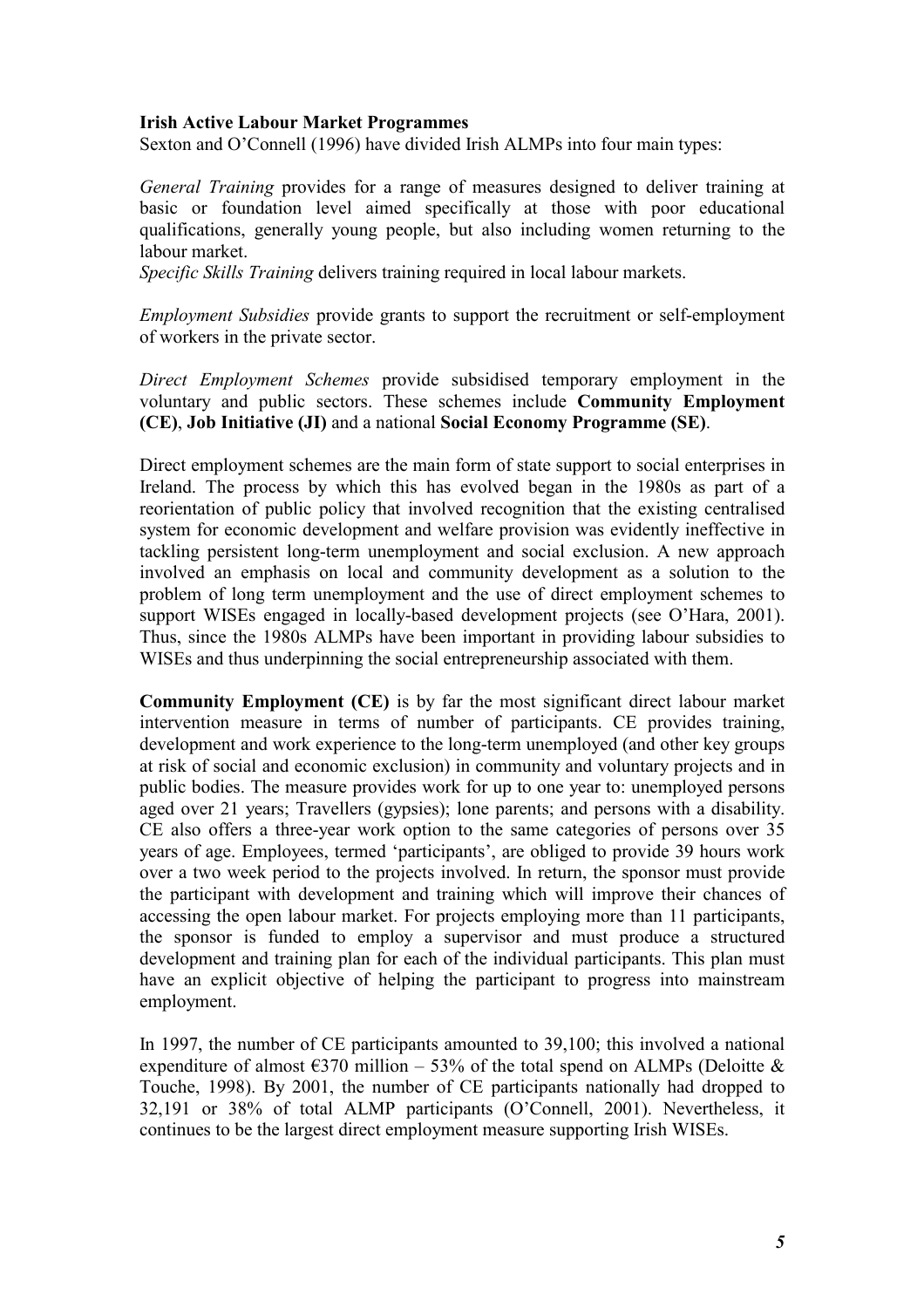The types of sponsors and the number of CE participants (expressed as a % of total national CE participants) between 1994 and 1997 are set out in Table 1 below.

| Sponsor Type $\%$                 | 1994 | 1995 | 1996 | 1997 |
|-----------------------------------|------|------|------|------|
| <b>Voluntary Community Bodies</b> | רת   |      |      |      |
| <b>Local Authorities</b>          |      |      |      |      |
| Schools                           |      |      |      |      |
| Other <i>i.e.</i> public bodies   |      |      |      |      |

Table 1 : CE Project Type – Percentage of Participants (1994-1997)

(Source: Deloitte & Touche, 1998)

It is evident from Table 1 that, in the mid 1990s, the great majority of CE participants were placed in community based projects – 81% of all CE participants in 1997. It is also interesting to note that some of these CE participants were engaged in services to provide information and advisory services to the long term unemployed in thirty-six ICTU<sup>1</sup> Centres for the Unemployed countrywide (Deloitte & Touche, 1998). In this case, these CE participants, for the most part drawn from the ranks of the long-term unemployed, entailed the delivery of services to other long-term unemployed.

The distribution of CE places nationally according to project type is shown in Table 2.

|                               | 1994                                         | 1995           | 1996          | 1997           |
|-------------------------------|----------------------------------------------|----------------|---------------|----------------|
| <b>Project Type</b>           | $\frac{6}{6}$                                | $\frac{6}{6}$  | $\frac{6}{6}$ | $\frac{6}{6}$  |
| Arts/Culture                  | 3                                            | 4              |               | 4              |
| Community/Social              | 44                                           | 43             | 43            | 44             |
| Education                     | 11                                           | 14             | 13            | 14             |
| Environment                   | 32                                           | 24             | 20            | 18             |
| <b>Sports</b>                 | 8                                            | 9              | q             | 8              |
| Tourism                       | $\overline{2}$                               | $\overline{2}$ |               | $\overline{2}$ |
| Social Services/Healthcare    | N/A                                          | 4              | 4             | 5              |
| <b>Enterprise Development</b> | N/A                                          | N/A            |               |                |
| Other                         |                                              |                | 4             | 3              |
| <b>Total</b><br>$\sim$        | 100<br>$\rightarrow$ $\land$ $\land$ $\land$ | 100            | 100           | 100            |

#### Table 2 : Distribution of CE Participants by Project Type 1994-97

(Source: Deloitte & Touche, 1998)

 $\overline{a}$ 

<sup>&</sup>lt;sup>1</sup> Irish Congress of Trade Unions.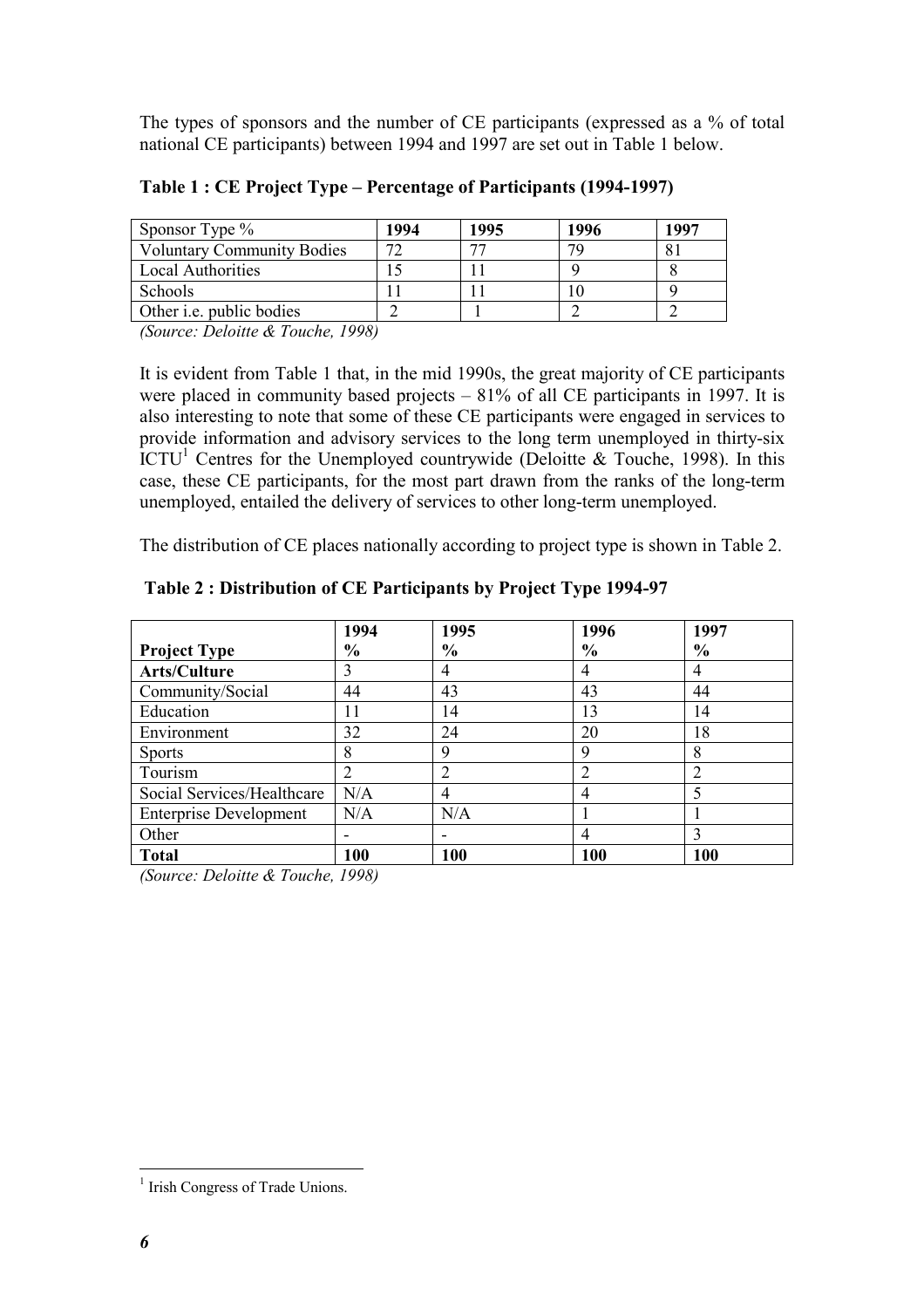We can note that the number of participants in environmental projects fell sharply<sup>2</sup> over the period, but that those in the educational and arts/cultural fields increased. Also evident is the emergence of two new types of projects in the areas of enterprise development and social services/healthcare. The latter type constituted approximately 5% of the total number of CE participants 1997.

While the numbers of participants remained relatively stable, between 1994 and 1997, there was a notable reduction in the total number of CE projects. In 1994, there were 3,300 CE projects compared to 2,500 in 1997. Thus, projects increased in size over the period. The number of projects with ten or more participants increased from 48% in 1994 to 84% in 1997 (Deloitte & Touche, 1998).

Since 1998, the total number of CE participants has reduced by almost 34%, as shown in Table 3.

| Year | <b>Total CE Participants</b> |
|------|------------------------------|
| 1998 | 36,277                       |
| 1999 | 34,827                       |
| 2000 | 29,976                       |
| 2001 | 26,778                       |
| 2002 | 24,902                       |
| 2003 | 23,984                       |

Table 3 : Number of CE Participants 1998-2003

(FAS, 2003)

Although the role of CE in creating the conditions for the emergence of social enterprises is acknowledged (O'Connell and McGinnity, 1996), its effectiveness as an ALM strategy has been questioned. The programme has been found to have weak linkages to the labour market and to be 'less than effective' in improving participants' employment prospects (Denney *et al*, 2001).

The Job Initiative Scheme (JI) was introduced in July 1998. This is a three-year work experience scheme for persons who have been unemployed for five years or more. The main aim of the scheme is to provide full-time work opportunities for three years in 'not for profit' organisations at the 'going rate for the job'. The fundamental objective of JI is to progress participants into mainstream employment. The programme specifically favours organisations with a strong record in recruiting long term unemployed persons (The Job Initiative Operational Guidelines, 1998). In 2003, there were 105 projects participating in JI, employing a total of 2,541 JI employees (FAS, 2003).

 $\overline{a}$  $2$  This is largely accounted for by a significant fall in the numbers of CE schemes associated with local authorities.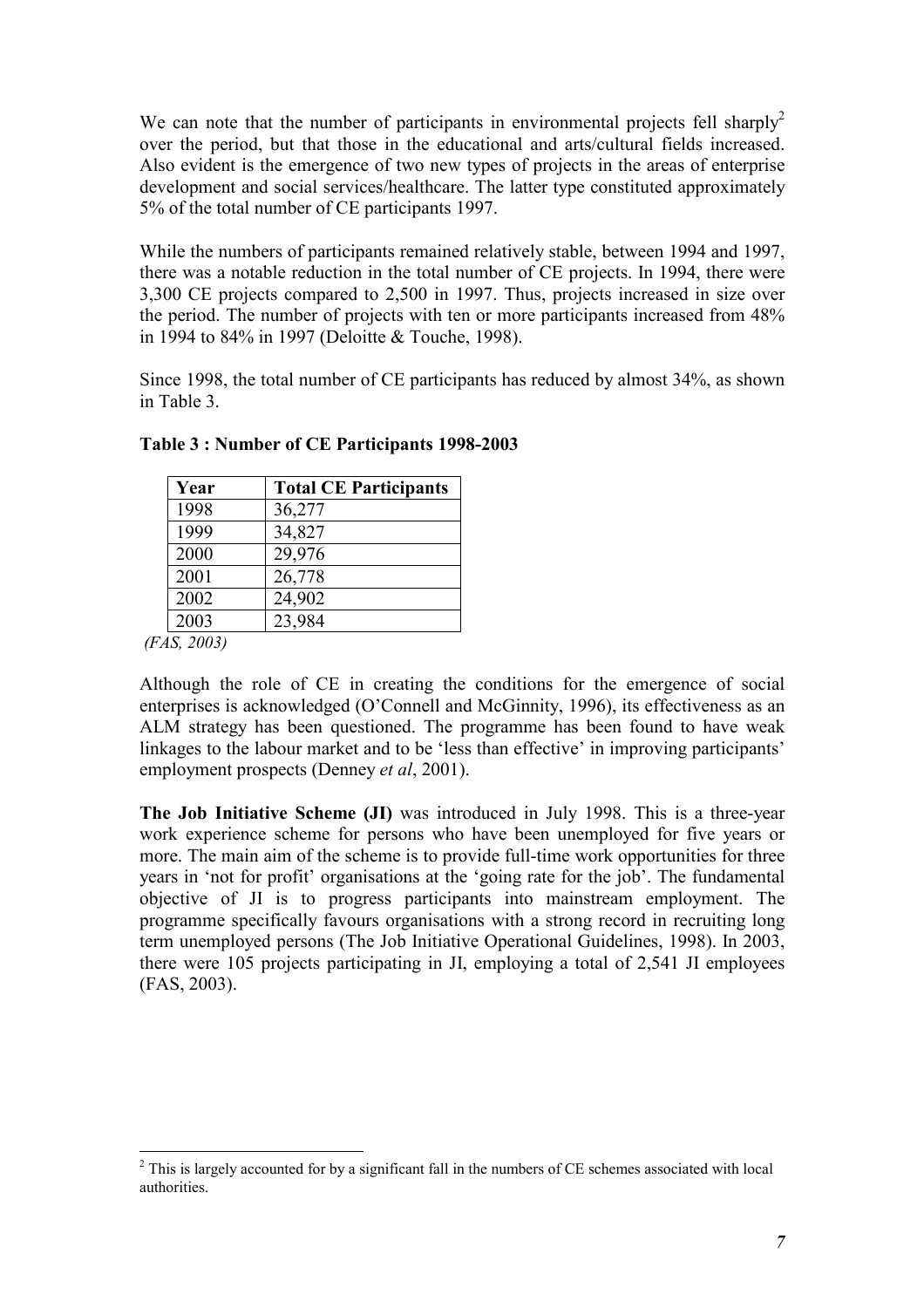#### The National Social Economy Programme

In the mid-1990s, the potential role of the social economy as a means of tackling long-term unemployment and rejuvenating disadvantaged communities was discussed in a number of policy and research documents in Ireland (NESF, 1995; National Anti Poverty Strategy, 1997; PLANET, 1997). In 1998, a government-established Social Economy Working Group concluded that the main state support to the social economy has come in the form of a labour subsidy through the various labour market integration programmes. The second significant source is programmes to combat disadvantage and social exclusion. This Group set out a series of recommendations for developing the social economy as a means of combating disadvantage and regenerating communities, stating that specific financial and institutional supports should involve a reorientation of existing supports and funding rather than the creation of new ones (see O'Hara, 2001).

Following from this, a national Social Economy Programme (SE) was launched in 1999, based in part on a reorientation of some CE funding. This programme is designed to support social enterprises that are professionally managed and 'entrepreneurial', i.e. functioning in the market place.

To qualify for this programme a social enterprise should be in a position to derive revenue from the market place within three years. Revenue can also come in the form of public funding from 'non programme sources'. Social enterprises must also contribute to and support the regeneration of the local community as well as maximising employment opportunities for the long term unemployed and other disadvantaged groups (Social Economy Working Group, 1998, FAS Social Economy Enterprise Guidelines, 2000).

The SE programme directly supports WISEs in two ways. Firstly, it provides for up to three years of grant support to WISEs that offer employment opportunities for the long-term unemployed over 35 years of age and their dependants<sup>3</sup>, lone parents, travellers (including those under  $18)^4$  and persons with a disability. Secondly, it provides assistance for the development of a business plan; recruitment of a minimum of three employees and one manager; overhead and set-up costs; capital needs; staff development; financial advice and support.

By June 2002, 266 WISEs had been approved for full start up grant support under this SE programme. Of the 266 WISEs which had been approved 222 had commenced operations with 1,232 supported employees. In the first year of operation, women accounted for 59% of the employees in the scheme. These WISEs generally had one manager and averaged five full time supported employees. Approximately 56% of the managers were female and around one-third of these were under 35 years of age. Almost 15% of them had spent some time on other direct employment measures such as CE and JI before taking up management positions. Nearly 50% of all grantsupported employees had spent some time on Community Employment and/or JI prior to qualifying for SE, an issue that will be considered in a later section (FAS, 2002).

<sup>&</sup>lt;sup>3</sup> Subject to qualifying eligibility period.

<sup>&</sup>lt;sup>4</sup> Travellers, under 18 years, qualify with 12 months spent in a traveller Training Centre.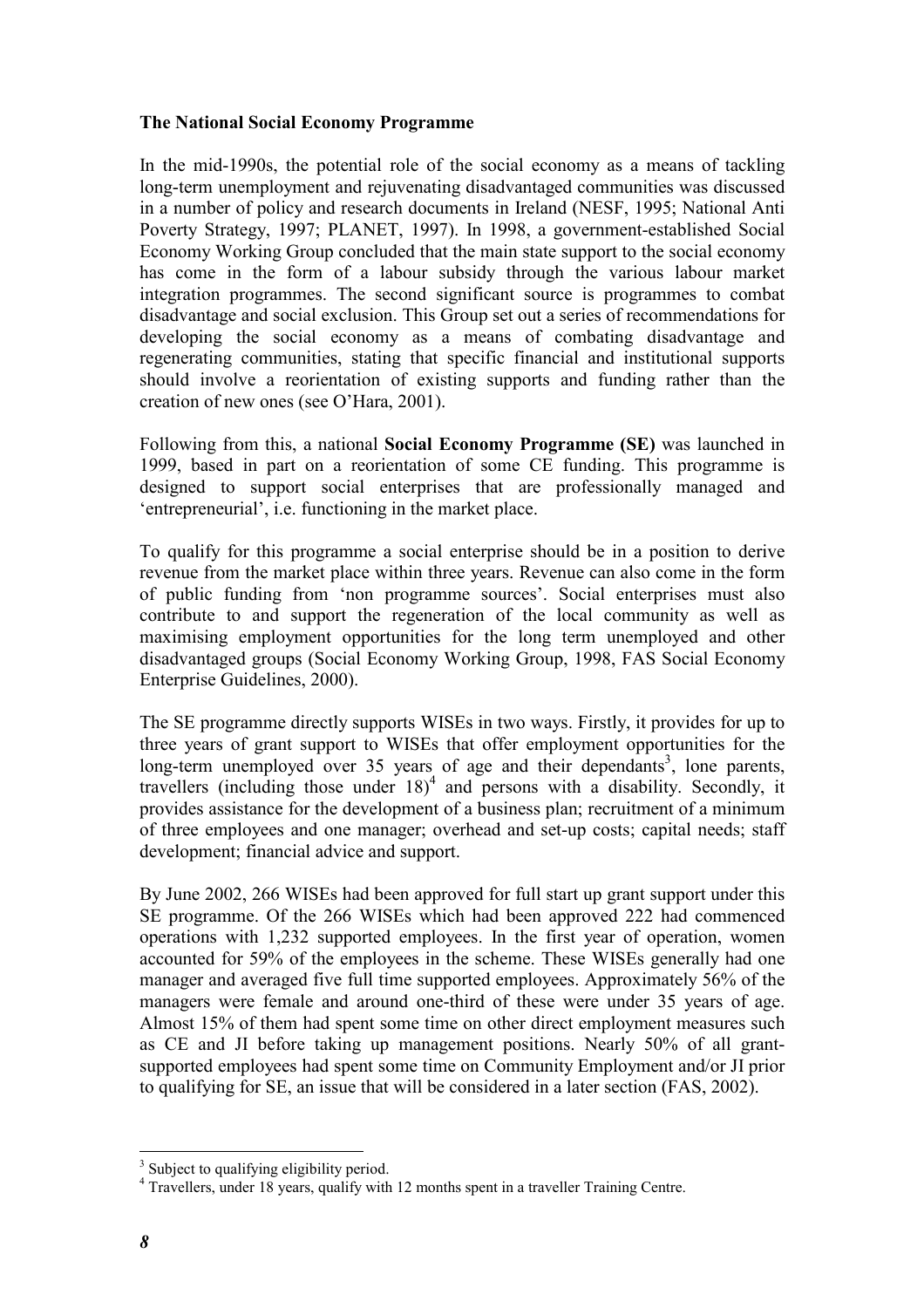By February 2003, there were 330 WISEs in the SE programme, and 2,037 supported employees (including 330 managers).

#### Restructuring of ALMPs

The numbers participating in ALMPs rose consistently throughout the 1990s but began to decline in 2001, reflecting the growth in employment in Ireland. The greatest decline occurred in direct employment measures, which are the primary sources of labour supply to social enterprises.

The rapid economic growth of the Irish economy stimulated a rethink of direct employment measures. While the key role played by ALMPs in reducing social exclusion, enhancing the individual's skill base and organising labour supply is acknowledged, research on the effectiveness of one particular measure, CE, has suggested that the scheme 'contributes less to the employment prospects of its participants than other available programmes' (O'Connell & McGinnity, 1997; Denny, Harmon and O'Connell 2001; O'Connell, 2001). A review of CE concluded that, despite the fact that the scheme played an important role in the social and economic development of communities, most CE participants have a better chance of getting a job if they do a training course. Some workers complained that the rate of pay in the projects (in line with prescribed social welfare entitlements) is related to personal family circumstances rather than to the job. (Deloitte and Touche, 1998).

The National Development Plan 2000-2006 contained a reorientation of CE in favour of education and training supports to mainstream employment. The central objective was to refocus CE and other ALMPs to ensure that the 'emphasis is on progression to, and meeting the needs of, the open labour market'. In late 2002, the government proposed significant cuts in the CE provision. This proposal was met with significant protest and condemnation from the voluntary and community sector. By early 2003, CE had been reduced by 4%, to 918 places. In late May 2003, budgetary constraints led to a freeze in funding under the national Social Economy Programme. Financial commitments made to existing social enterprises were honoured but no new initiatives could be supported.

## 3. Different Types of Irish Work Integration Social Enterprises

There is no available information on the total number of WISEs in Ireland at present but we can identify three main types of Irish WISEs, which share a number of common characteristics. They are not for profit in nature, have evolved to serve disadvantaged communities, and combine the efforts and expertise of voluntary and paid workers. Irish WISEs deliver a range of goods and services and, in the process, create training and employment opportunities for the long term unemployed and other marginalised groups. WISEs generate a traded income through the sale of goods and services and combine this income with significant statutory funding, and to lesser extent private and public donations, to sustain their activities.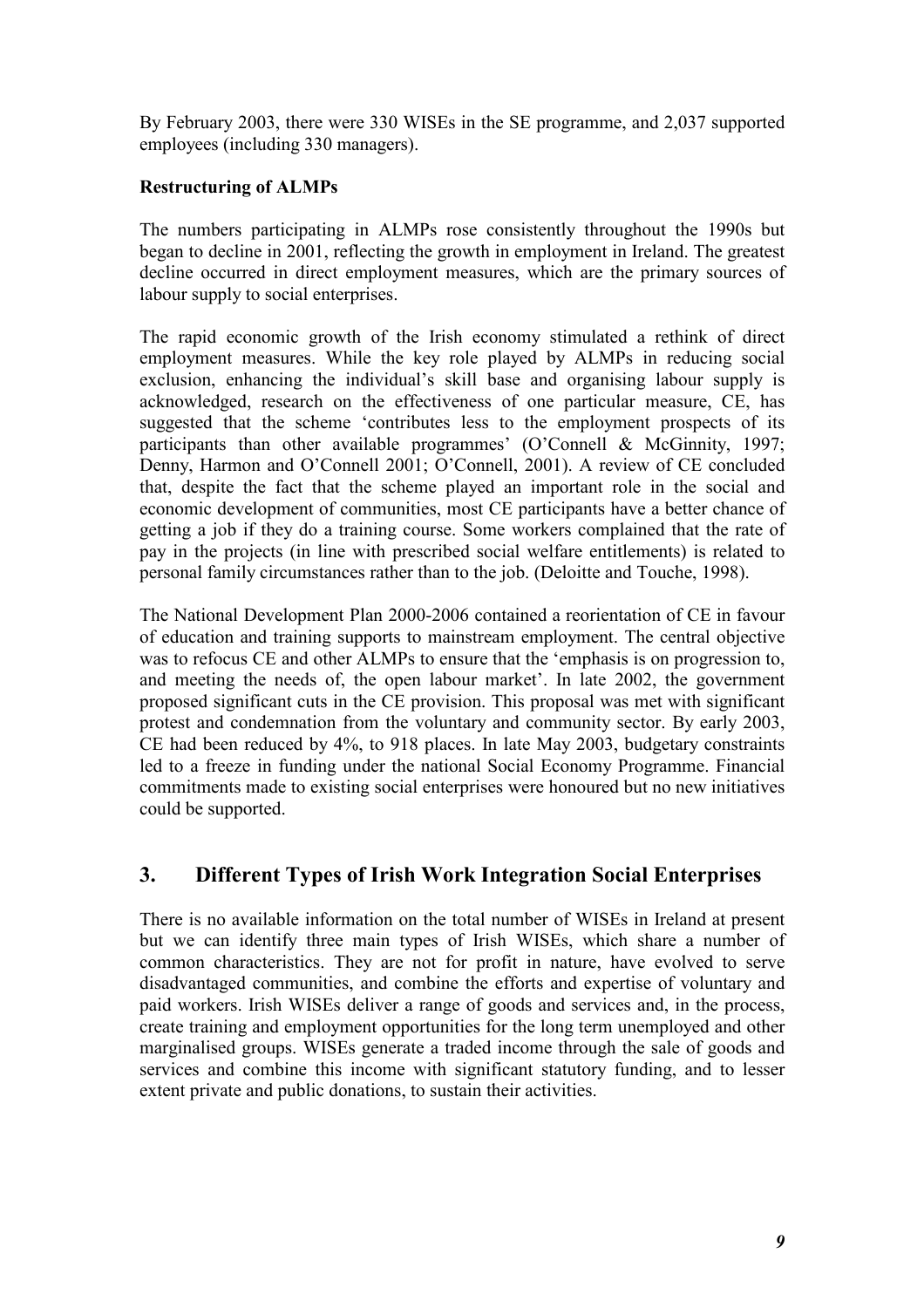Historically, WISEs have emerged at various stages in Irish society, under differing social and economic conditions and policy regimes. The role of volunteers, the types of goods and services produced, and the emphasis on improving the employability of the workers varies across WISEs. These and other issues will be discussed below. First, we examine the different types of WISEs.

### 3.1. Sheltered Employment

Sheltered employment or 'workshops' constitute the first type of Irish WISEs. These provide training and employment opportunities to persons with a physical disability and/or learning difficulty and are run by voluntary, non-profit organisations. These types of WISEs provide on the job training, temporary and longer term re-integration opportunities to persons with a registered disability. In 1997, there were an estimated 7,900 persons with a disability working in approximately 215 sheltered workshops  $(NACTE<sup>5</sup>, 1997)$ . The Rehab group, established in the late 1940s, is one of the largest WISE in Ireland. In 1994, it established Gandon Enterprise. This employs approximately 230 persons with a disability across nine separate WISEs, ranging from electronic assembly to biscuit making. Other WISEs within this category are engaged in the production of a range of different goods such as pottery, furniture, food products, and woodcrafts.

This type of WISE has emerged as a response by the Irish community and voluntary sector to addressing the labour market integration needs of people with disabilities. The key objective is to provide training and employment to the individual within the setting of the WISE. Re-integration into the open labour market is not necessarily always the goal, although it can often be an outcome, depending on the nature of the disability and the availability of suitable job opportunities. These WISEs combine different sets of resources: from the state in the form of capital and direct employment grants, from the market place through the sale of the goods and services produced and through fund raising activities such as national lotteries.

Volunteers play a very important role in these WISEs, contributing voluntary labour and managerial skills at different levels within the WISE. More often than not, the volunteers are either parents or guardians of the trainees/employees within the WISE and are a significant resource in events such as public fundraising. This type of social capital represents a significant non-monetary resource for WISEs, often complemented by other sources derived through the development of relationships with other business and social partners. Rehab offers a glass recycling service that is purchased by the state and is available, at no direct cost, to the public. There is no formal national network of these WISEs but the disability sector itself is well represented by national umbrella organisations that provide an exchange of information and lobby on behalf of the sector as a whole.

 $\overline{a}$ <sup>5</sup> National Advisory Committee on Training and Employment (NACTE)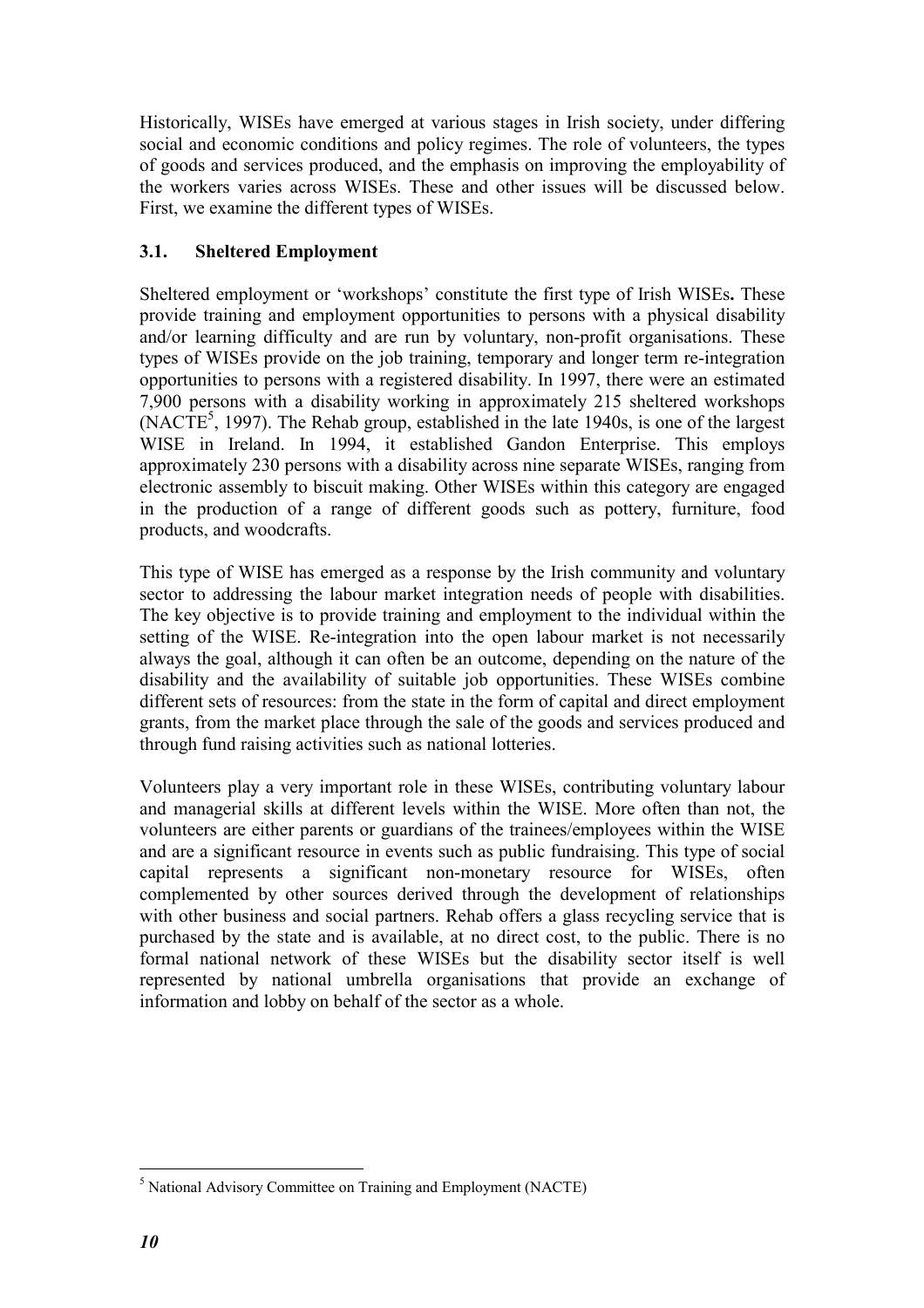#### 3.2. Local Development WISE

A second type of WISEs began to emerge in the mid to late 1990s. These are community and area based organisations. These emerged within a national policy framework which encouraged social partnership and an area based approach to local development and against a backdrop of high unemployment levels. Local Development WISEs evolved to tackle local problems of social exclusion and essentially incorporate two sets of goals: the provision of community based services and the creation of training and labour market re-integration opportunities for the long term unemployed and other disadvantaged groups such as lone parents, travellers and persons with a disability.

A number of different factors contributed to the growth of these WISEs around this time. Ireland's strong tradition of local community and voluntary action in the field of social service provision supplied a natural base for the development of WISEs. The state's emphasis on local development, as a means of tackling long term unemployment and social exclusion, resulted in the implementation of national measures and EU funded programmes which provided financial and advisory support to community based responses to local problems. The strategy of tackling the national problem of unemployment, in the form of ALMPs and in particular direct employment measures, encouraged and financially supported WISEs to create temporary employment opportunities for disadvantaged groups. As we have outlined above, CE is the most significant support measure.

These WISEs adopt the goal of labour market re-integration for two main reasons. The first is a commitment to tackling local unemployment, and the second relates to their need to avail of much needed statutory resources, commonly accessed in the form of direct employment measures. The delivery of a local response to a local problem is a priority, labour market re-integration is secondary. This is evident in the fact that those 'employed' in WISEs under Community Employment are termed 'participants'. They are only obliged to work 19.5 hours per week and will only have a provision for formal 'supervisory' guidance if there are at least eleven participants supported in the WISE $<sup>6</sup>$ . (Although, as previously mentioned, the size of projects</sup> supported by CE increased in the late 1990s, hence it is rare to have a WISE, availing of CE, with less than eleven participants.) WISEs that avail of CE are obliged to improve the chances of the participant to 'access the open labour market'; if they can offer sustainable employment opportunity within the WISE, then this is a bonus but not a priority. They do not receive financial support to hire a professional manager but are encouraged to appoint a supervisor from among the potential pool of participants.

The role of volunteers is crucial. WISEs originate through the efforts of concerned local voluntary people and combine voluntary effort with supported employment. This voluntarism is significant in providing the WISE with a formal voluntary management board legally constituted and accountable for the expenditure of public resources. These volunteers also contribute, in labour terms, to the direct production of various goods and services, thus reducing the actual costs of delivery. Because these types of WISEs are typically community based, they meet the needs of disadvantaged groups

 $\overline{a}$ <sup>6</sup> WISEs availing of CE must have a minimum of eleven participants in order to receive support for the appointment of a supervisor. This supervisor is responsible for developing a training plan for the individual participants.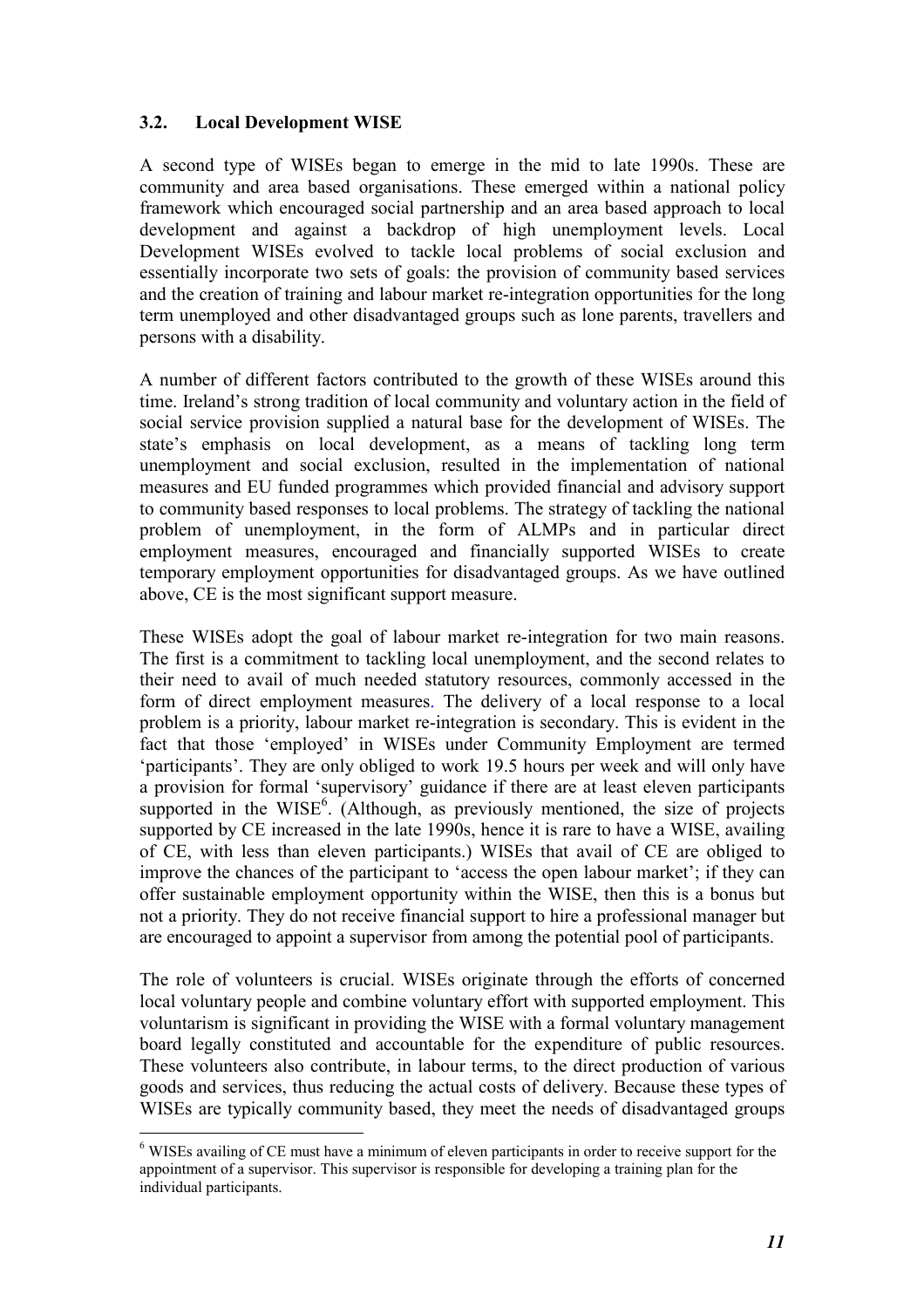who would not ordinarily be able to access such services. Many community based WISEs provide child care services which are accessed by lone parents which, in turn, facilitates their return to further education and training opportunities. The strong voluntary characteristic and overtly non-profit nature of this type of WISEs contributes in a major way to their ability to raise finances through public donations. Their localised character also assists them in attracting financial donations and other types of support such as reduced cost premises, free legal and business advisory support from local professionals, and equipment (e.g. computers) from local multinational companies. This type of social capital is instrumental in sustaining the longevity of such WISEs.

Local Development WISEs clearly emerge in response to local needs and are highly dependent on ALMPs, notably CE. Progression into the open labour market is an expected outcome for those working in the enterprise. However, although WISE may have benefited from CE, reviews of the measure have shown that in many cases the re-employment opportunities of the participants did not actually improve (Denney et al, 2001).

These findings, coupled with the recent rapid growth of the Irish economy, have created the conditions which have led to the emergence of a third type of work integration social enterprise.

### 3.3. Social Economy WISEs

The third type of WISEs, which we can refer to as 'Social Economy WISEs', has a direct link to the national Social Economy Programme. This most recent type of WISE has similar objectives to those WISEs linked to local development but differ from them in that they are participants in a national programme which has particular eligibility requirements.

Social Economy WISEs must have a minimum of three employees in order to avail of assistance under the national Social Economy Programme. The measure provides grant supported wages in line with the minimum standard wage for a 39 hour week and offers a supported wage for the appointment of a manager. The availability of this management grant provides the WISE with an opportunity to procure the professional knowledge and experience often missing from other types of WISEs hindered by limited resources. The WISEs that operate through SE must reflect a greater degree of professionalism and business acumen than those that operate with the assistance of measures such as CE. They must produce a detailed business plan, illustrating overhead and set-up costs, capital needs and proposed staff development, and are subject to regular auditing and review. In addition to this, these WISEs must also demonstrate their contribution to the regeneration of the local area, the extent of the involvement of employees in the management of the enterprise and the personal and life skills benefits to the workers in the WISE.

The worker is a priority in this type of WISE. As already outlined, they receive a wage, in line with national minimum wage standards and must work a full 39 hour week. The work is temporary, ranging from one to three years. However, their commitment to the development and future growth of the work integration social enterprise could be rewarded with a sustainable full time job if this type of WISE is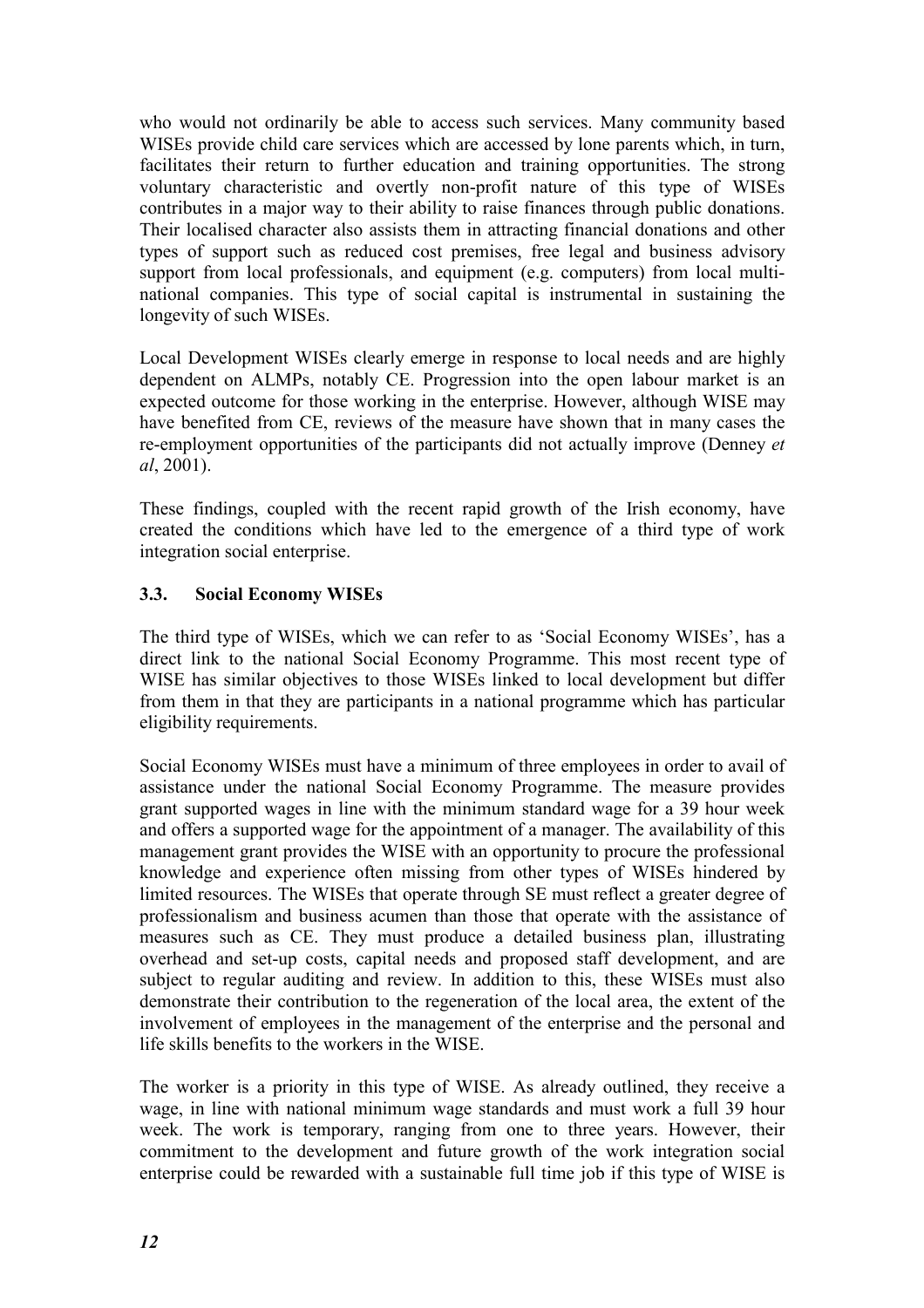successful. As already mentioned, WISEs benefiting from SE are actively encouraged to include worker representatives on the voluntary management board, a relatively uncommon feature of other types of WISEs.

A tripartite voluntary management structure, already widely used in mobilising different sets of resources and meeting local needs, has been adopted by many Social Economy WISEs. Volunteers are playing a strategic management role rather than contributing to the daily delivery of goods and services. These types of WISEs are also developing more formalised business relationships with statutory health boards and local county councils. They offer services such as waste management, rural transport, elder and childcare, and the refurbishment of houses and public service contracts are forming a significant source of traded income for these WISEs. Because they are perceived as commercial organisations, they are less likely to attract private and public donations compared with the local and community development WISEs described above. Ensuring a continued traded income will be vital forthe sustainability of the Social Economy WISEs.

In 2002, nearly 50% of all SE grant supported employees in Irish WISEs had already spent time on CE and/or JI while 15% of the WISEs managers had come directly from these types of direct employment measures. This raises some questions about the type of personnel entering WISEs and their capabilities to contribute to their own job creation given the dependency that some may have developed from passive participation in previous measures. The buoyant labour market situation presents another difficulty to these WISEs in that their wage grant support limits them to recruiting long term unemployed individuals over 35 years, i.e. those who have been out of the workforce for a considerable amount of time and obviously in need of specific assistance and personal development. The Social Economy WISEs will have to provide this, in addition to developing a service, striving to become commercially sustainable and maintaining a focus on the social objectives for which it was established. In essence, these more recent types of WISEs could be described as having a multiple goal structure and their most obvious challenge will be meeting those goals. This is something we return to in a later section.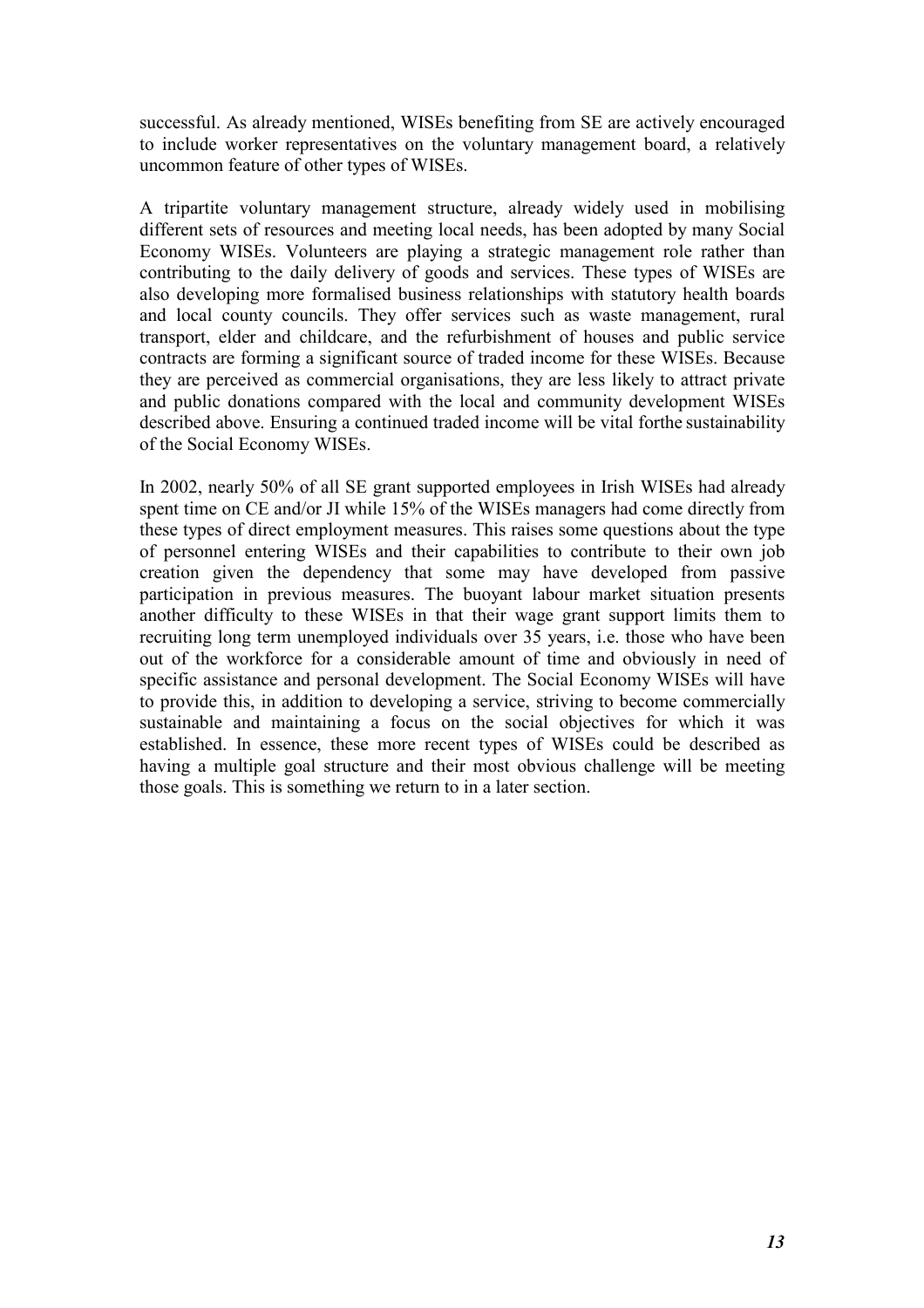## 4. The specificities of WISEs with respect to the EMES definition of Social Enterprises

#### $\triangleright$  A continuous activity producing goods and/or selling services

All WISEs have a traded income derived from the production and sale of goods and/or services.

### $\triangleright$  A high degree of autonomy

WISEs are characterised by having a voluntary management structure. Social Economy WISEs receive a financial incentive to appoint a full time manager. This manager is answerable to, and acts on behalf of this voluntary board. The role adopted by the board will vary according to the type of WISE. Social Economy WISEs were established at a time of extensive community participation in local and community development. This experience is reflected in the many local development structures incorporating a broad range of interests and experiences from the private, community and voluntary and statutory sectors. The more progressive and Social Economy WISEs will have similar tripartite structures of voluntary management. This assures it greater access to a range of monetary and non monetary resources. Local Development WISEs will generally have a board drawn from the voluntary and community sector. The composition and experience of this board will determine its ability to strategically influence the development and growth of the WISE.

The voluntary management boards of all WISEs are responsible for strategic planning and policy formulation. The supervisor/manager makes most of the business decisions, and most often in consultation with the board of management.

#### $\triangleright$  A significant level of economic risk

WISEs often incoporate low interest revolving loans and other social financing measures to support their work. Securing an income in order to repay such loans often presents an economic risk to the organisation. WISEs depend, in varying degrees, on statutory support, either in the form of core funding, capital grants and/or labour subsidies via ALMPs. This support has to be negotiated both on an annual and three yearly basis and more often than not is contingent on the state of the national public finances. In some cases, this support is not index linked and thus not always in line with inflation. This poses an additional economic risk for the WISEs, as such resources can often fall short of actual operating costs faced by the organisation.

#### $\triangleright$  A minimum amount of paid work

There is no available information on the total numbers employed across the different types of Irish WISEs. Nor do we have any data of the levels of voluntary input into these types of organisations. The workers, trainees or participants that are employed in WISEs, with the assistance of direct employment measures, do receive a monetary payment either in the form of a state means tested allowance or a wage, as is in the case of Social Economy WISEs. All WISEs are dependent on voluntary effort at a number of levels. Local Development WISEs reduce the cost of delivering community based services through the distribution of workload amongst volunteers.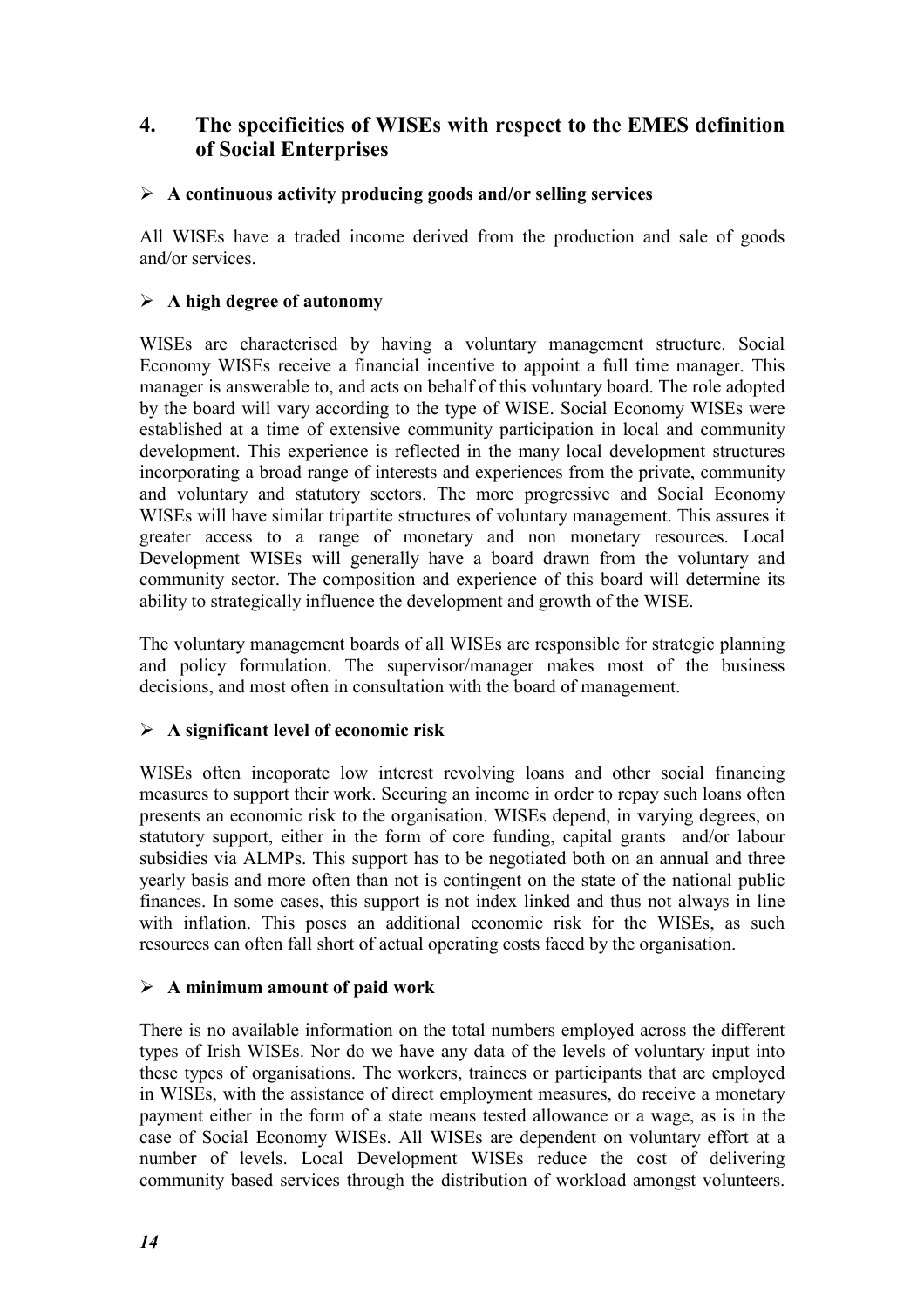Social Economy WISEs are less reliant on voluntary activity to carry out their day to day activities and are more dependent on the strategic management skills of voluntary management boards.

### $\triangleright$  An explicit aim to benefit the community

There are two main objectives of any WISE. These include the creation of training/employment/re-employment opportunities for groups at risk of social and/or economic exclusion and the enhancement and/or development of community based services. WISEs can be found in both rural and urbal locations, meeting the needs of local communities and specific interest groups.

### $\triangleright$  An initiative launched by a group of citizens

WISEs generally emerge as a result of sustained voluntary activity, which originated from citizens' concerns regarding a particular issue (often inadequate service provision for a particular community). The contribution of volunteers usually underpins the long term sustainability of WISEs.

### $\triangleright$  A decision-making power not based on capital ownership

WISEs are non-profit organisations; voting power is not distributed on the basis of share capital. The elected, voluntary management board has ultimate decision making rights within the WISE.

#### $\triangleright$  A participatory nature involving the persons affected by the activity

WISEs exhibit different levels of user involvement. End-user participation is achieved in some Social Economy WISEs through the inclusion of service user representatives on the voluntary management board. This level of participation is increasingly favoured by the state and is identified under the current national Social Economy Programme as a desirable feature of Social Economy WISEs. The participation of users on voluntary management boards of WISEs ensures their connectedness to local and user needs. This information can be used to 'tailor' services, thus guaranteeing that they reflect a true demand, and to enhance the competitiveness of the WISE at offering a relevant service. WISEs exhibit varying degrees of worker participation. Generally, workers do not formally sit on the board of directors of WISEs; however, there are some instances whereby the manager holds a directorship. Some WISEs also have a provision for the attendance of a manager and/or worker representative at board meetings. This affords an opportunity for the views of workers to be represented in the governance structures of the organisation.

#### $\triangleright$  A limited profit distribution

Any surplus generated is used to pay and/or supplement wages and/or is invested in the services of the WISE.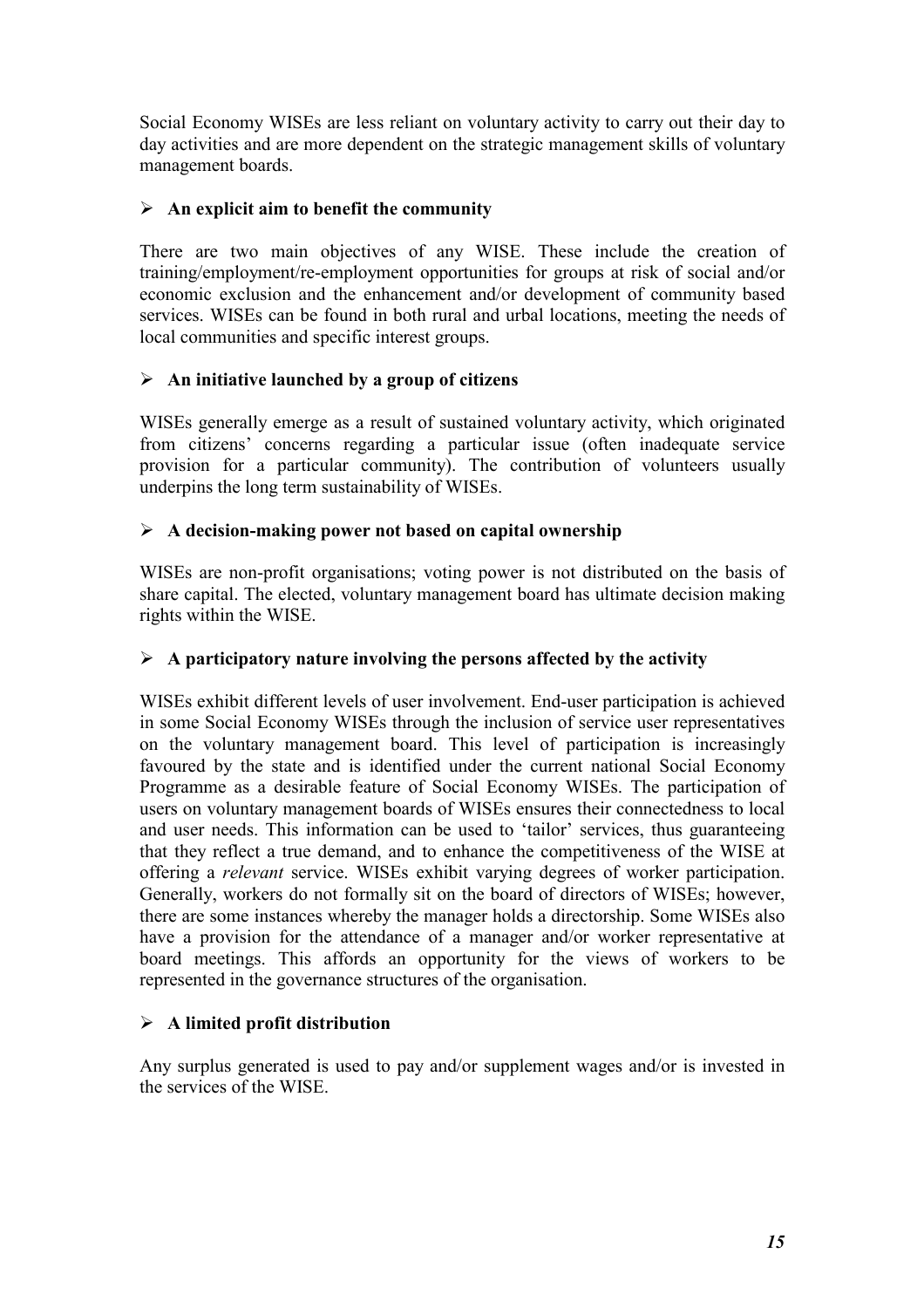## 5. Challenges and Key Questions

### 5.1 Challenges and key questions about objectives and benefits

WISEs generate a range of individual and collective benefits. The organisational structure of Irish WISEs, generally encompassing a local voluntary board with a focus on addressing local needs, decreases dependence on external service providers and increases self-sufficiency within the local community. People's needs are met as a WISE manages to bring the sites of production and consumption closer together. The incorporation of local volunteers also enhances sustainability and contributes to the building of local social capital. Irish WISEs pursue the multiple goals of community support provision and job creation; certain individual benefits accrue to those working within the organisation. Benefits include access to training, work experience, and a social setting to mix in which to interact with other individuals, which can aid personal development. WISEs offer a flexible work place which can be conductive to enhancing self confidence and improving interpersonal skills, in particular for those experiencing difficulty accessing the wider labour market due to mental and/or intellectual difficulties and/or other social problems.

A significant challenge facing WISEs in retaining their voluntary component is the increasing levels of bureaucracy they face in acquiring statutory financial support. The legal incorporation of WISEs places an additional responsibility on the volunteer who has to assume the responsibility of a company director. This can be a source of anxiety and concern for an individual who may wish to demonstrate altruism in addressing a local need, but be reluctant to take on the responsibilities of a company director.

WISEs located in peripheral rural locations deliver a range of essential community services including transport, rural house refurbishment, elder and childcare. Such services have helped sustain declining rural populations, delaying the onset of a demand for residential care of the elderly and, in the process, creating training and employment opportunities for the long-term unemployed. WISEs bring key local voluntary and statutory actors together, contributing to the creation of a critical mass to tackle local problems and devising flexible approaches to delivering training while simultaneously meeting local needs.

#### 5.2. Challenges and key questions about resource mix

As non-profit organisations, combining voluntary and paid labour, and with a stated commitment to provide community based services, local development WISEs rely heavily on state support through ALMPs. However, recent cuts in such programmes pose a serious challenge to these organisations. A key support that ensures their very existence (i.e. subsidised labour) is being eroded. As discussed above, the Social Economy programme has emerged as an explicit support to Irish WISEs. However, the goals which WISEs must pursue under SE are quite specific. Essentially, state agrees to support the Social Economy WISEs for a three year period, after which these WISEs should seek to become financially viable. This presents an enormous challenge to those WISEs that may be serving a disadvantaged community, where the consumers of their services lack the financial means to procure these services from other vendors and where public service provision is inadequate. Depending on the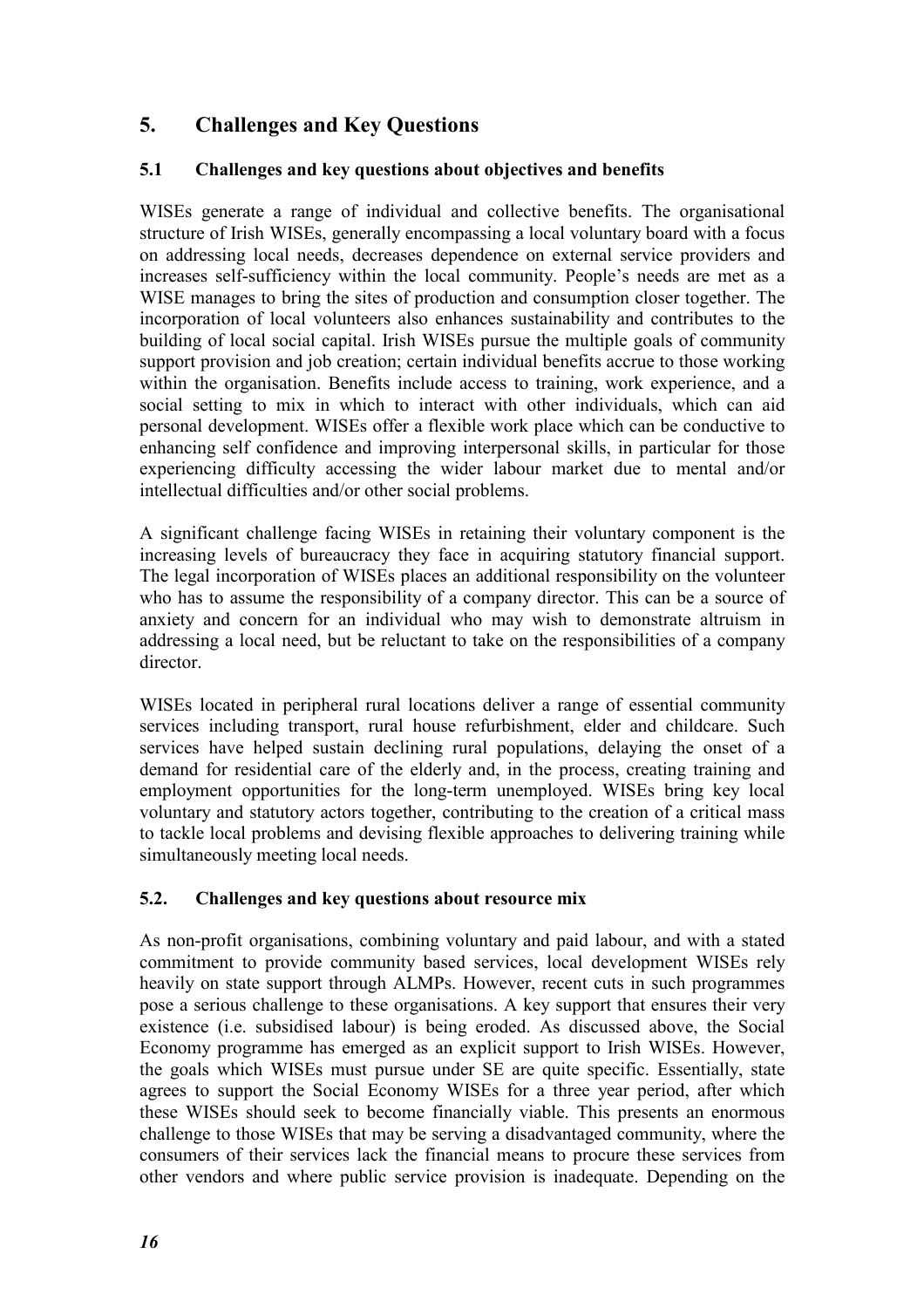internal and external resources available to them, WISEs may seek to achieve viability in two possible ways: (a) by seeking to diversify their activity base in order to attract additional revenue which would allow them to continue to serve the disadvantaged; (b) by actively pursuing 'paying customers' at the expense of reducing service provision to those 'less able to pay' for those services.

WISEs seek to create employment and/or improve the employability of the long-term unemployed and other groups at risk of disadvantage. However, they experience difficulties in recruiting staff on the open labour market in conditions of labour market buoyancy. Those initiatives dependent on availing of grant aided employment subsidies are coming under increasing pressure (a) : to become viable in a short period of time; and (b) : restricted in the type of personnel they can recruit using state subsidies (i.e. employees must be eligible for specific measures). Employees eligible and available to Social Economy WISEs in a tight labour market may be among the most disadvantaged within a community and have specific social, educational and economic needs. This places an additional pressure on the WISE to sustain a trading activity while providing the requisite support structure required by such employees.

WISEs are dependent on volunteers for a variety of functions - fundraising, strategic management and labour. In view of the changing life styles and regularly cited difficulty in 'recruiting' new volunteers, many WISEs will be forced to develop new and innovative ways to attract volunteers, which will be an additional drain on often scarce resources.

On the positive side, WISEs - by mobilising resources based on shared norms values and understandings - are effective creators and mobilisers of social capital. Networks and linkages between various WISEs can become repositories of knowledge and social innovation. WISEs have a significant capacity to mobilise both monetary and non-monetary resources from different sources. WISEs also rely extensively on the networks generated through their interaction with volunteers at both management and service delivery level. This ability to mobilise such resources permits WISEs, particularly Local Development and Social Economy type WISEs, to pursue social objectives through the provision of community based services which could not be provided effectively by either conventional business or the state. However, any significant changes in either volunteer levels and/or statutory funding will seriously undermine the capacity of WISE to pursue these social objectives.

In their efforts to serve the community, especially the most socially and economically disadvantaged, WISEs must provide a quality service at a nominal charge to clients. This nominal charge can only go so far in meeting the operational costs of the WISE. This has significant implications for Social Economy WISEs, which are dependent on statutory funding to operate, and subject to the statutory requirement to strive towards financially viability in a fixed period of three years. This challenge could have a positive effect on WISEs as they are forced to adopt a more strategic approach in developing and selling their services.

WISEs could seek to generate additional income through the provision of good/services to those members of the community who are in a position to pay a commercial rate. This option is particularly relevant in the area of elder and childcare where other options are not available. This additional income could be used by WISEs to offer services at little or no cost to the more disadvantaged service user. By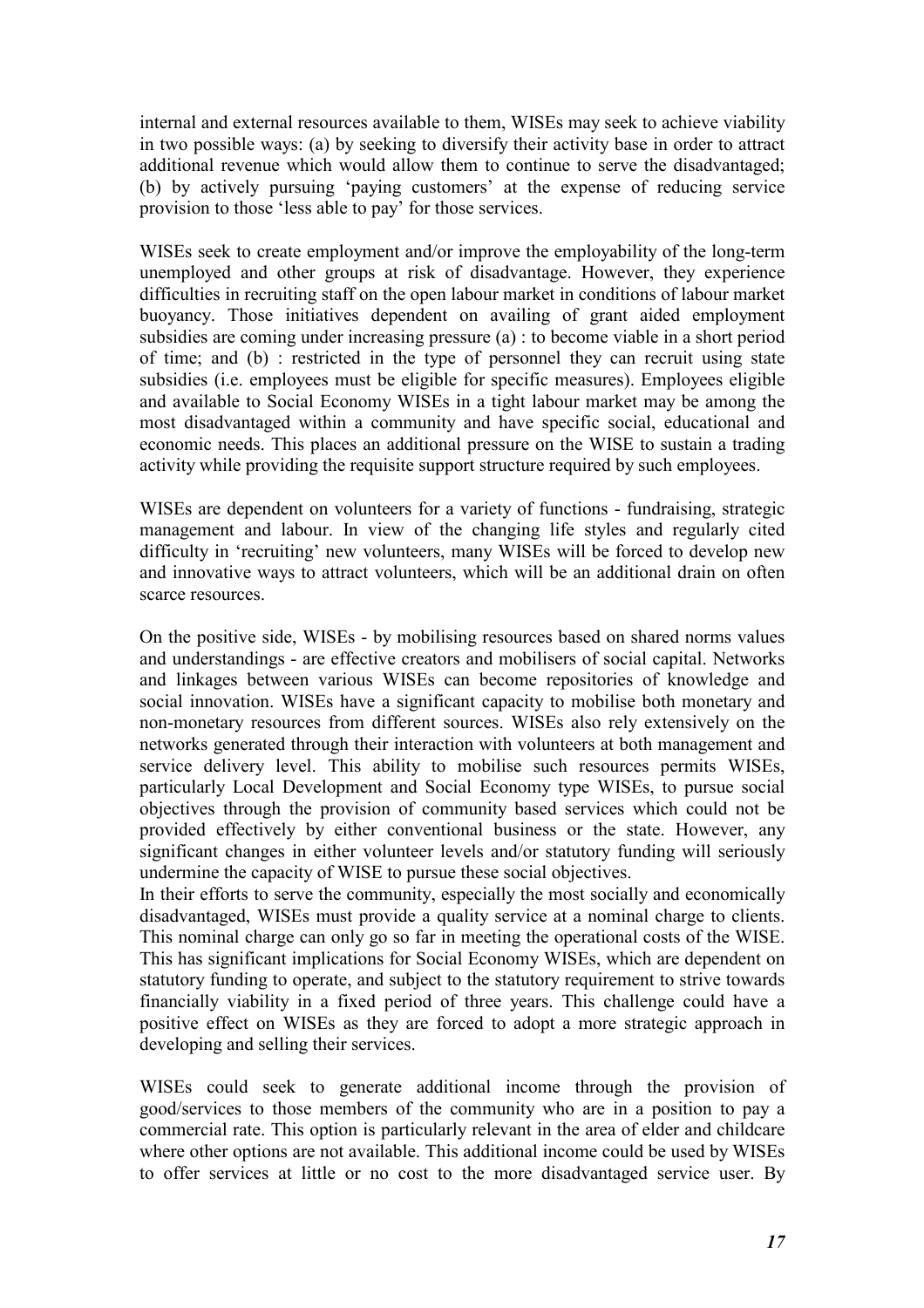adopting this approach of stratifying the market, WISEs could play a greater redistributive role within society, complementary to the goals of the public sector and in contrast to 'for-profit organisations'. However, offering services to a wider market also introduces new challenges for WISEs. One such challenge is moving to direct competition with the private sector; this will have implications for WISEs, particularly in regard to quality assurance and diversity of services.

The not for profit nature of WISEs has both positive and negative aspects. On the one hand, the explicit social goals of such enterprises can build greater trust between the provider and the consumer, i.e. the consumer is less likely to fear exploitation when dealing with the not for profit sector.<sup>7</sup> On the other hand, the non-profit and voluntary dimension of WISEs, along with their objective of employing persons at risk of social and economic exclusion, can affect public perception about the quality of the services on offer.

Unlike some European countries that have both a tradition of, and legislative provision for public sector contracting, Ireland's WISEs are only beginning to develop a purchasing relationship with the state. This relationship is especially common in Social Economy WISEs offering elder and childcare, waste management and housing repair services for the elderly. The relationship could be further strengthened by the introduction of specific social clauses, as has already happened in some European states. This would give a greater competitive advantage to Irish WISEs in competing for public sector contracts against for-profit businesses.

#### 5.3. Challenges and key questions about isomorphism and different paths of institutionalisation

The hybrid nature of WISEs stems from their ability to combine different sets of resources, from the market economy, civil society and public sector provision. However, this also makes them increasingly susceptible to a range of internal and external factors. Irish WISEs are vulnerable to the uncertainty of the market place, changes in public policies and funding mechanisms, and the availability of volunteers. There is an inherent danger that Social Economy WISEs, striving for financial viability, might adopt a strategy of targeting services at only those who can afford to pay. Thus, the WISE may drift towards institutional isomorphism by adopting the characteristics of the for-profit enterprise. The challenge of institutional isomorphism is increasingly relevant for Social Economy WISEs characterised by multiple goal structures. It is important that public policies, supporting their activities, do not force them to change in such a way that may reduce the significant social and redistributive role they have played in Irish society to date.

 $\overline{a}$  $<sup>7</sup>$  Hansmann (1980) suggests that non-profit organisations are less liable to exploit consumers than their</sup> for-profit counterparts; since the organisation cannot distribute profits, the owners are less likely to exploit any superior information they may have on product quality in order to maximise profit.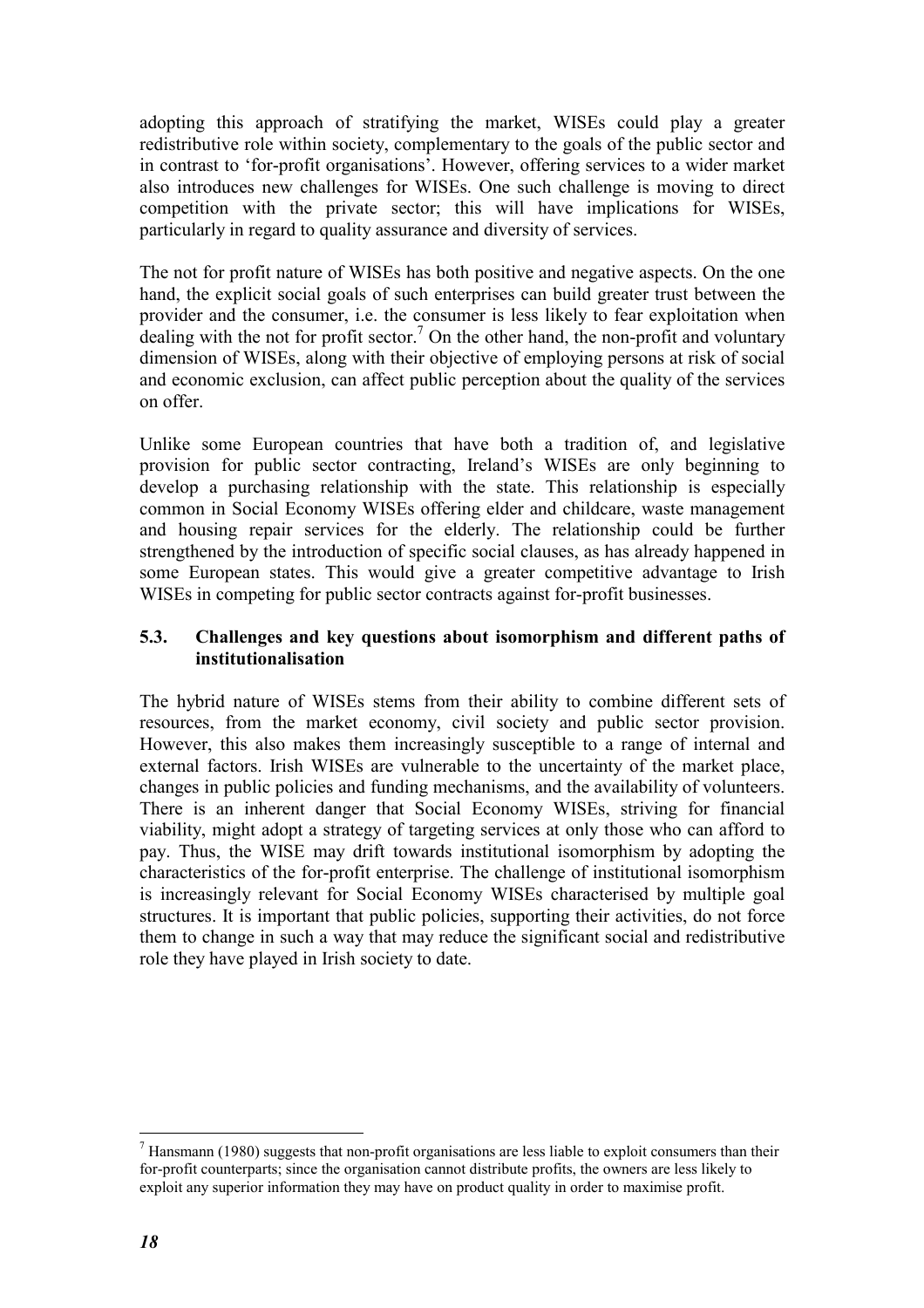#### References

- DELOITTE & TOUCHE (1988), Department of Enterprise, Trade & Employment, Final Report, Review of Community Employment Programme, Dublin, Stationery Office.
- DENNY, K., HARMON, C, and O' CONNELL, P.J. (2000), *Investing in People* : The Labour Market Impact of Human Resource Interventions Funded under the 1994-1999 Community Support Framework in Ireland, ESRI Policy Research Series No.38. Dublin, ESRI.
- FAS (2000), Social Economy Enterprise Guidelines.
- FAS (1998), The Job Initiative Operational Guidelines.
- HANSMANN, H.B. (1980) "The Role of Non-Profit Enterprise", The Yale Law Journal. Vol. 89, 5; 835-901.
- IRISH GOVERNMENT PUBLICATIONS (2000), Ireland National Development
- LAVILLE, J., L. & NYSSENS, M. (2001), "The Social Enterprise, Towards a Theoretical Socio-economic Approach" in Borzaga, C & Defourny, J. (eds), The Emergence of Social Enterprise, Routledge.
- NACTE Steering Group on Sheltered and Supported Work and Employment (1997), Employment Challenges for the Millennium - A Strategy for Employment for People with Disabilities in Sheltered and Supported Work and Employment.
- NATIONAL ECONOMIC AND SOCIAL FORUM (1995), Jobs Potential of the Services Sector, Report No.7, Government Publications, Dublin.
- NATIONAL ECONOMIC AND SOCIAL COUNCIL (1986), Manpower Policy in Ireland, NESC Report No.82, Dublin, NESC.
- NOLAN, B., O'Connell, P., & WHELAN, C.T. (2000), Bust to Boom? The Irish Experience of Growth and Inequality, Institute of Public Administration, Ireland.
- O'CONNELL, P.J. (2000), "The Dynamics of the Irish Labour Market in Comparative Perspective.", Chapter 4 in Nolan, B., O' CONNELL, P.J., and Whelan, C.T. (eds), Bust to Boom? The Irish Experience of Growth and Inequality, Dublin, ESRI and IPA.
- O'CONNELL, P.J. (2002) "Employability, Trends in Employment and Unemployment, The Impact of Activation Measures, Unemployment Transitions" in Impact Evaluation of the European Employment Strategy in Ireland.
- O'CONNELL, P.J. and MCGINNITY, F. (1997a), Working Schemes? Active Labour Market Policy in Ireland, Aldershot, Ashgate.
- O'HARA, P. (2001), "Ireland: Social Enterprises and Local Development" in Borzaga, C. & Defourny, J., (eds), The Emergence of Social Enterprise, Routledge.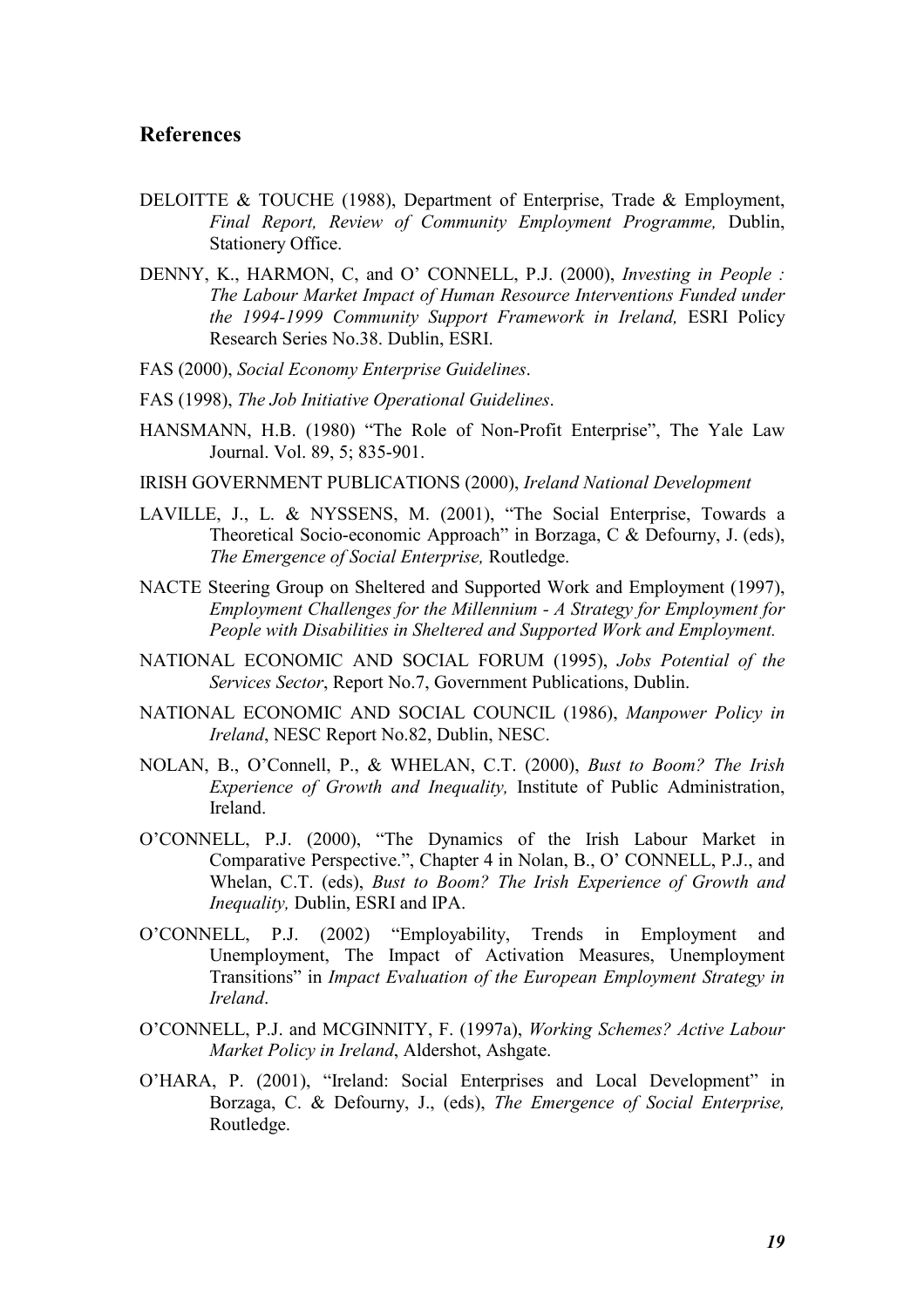- PLANET (1998), The Development of a Support Framework for the Social Economy, PLANET, Dublin.
- SEXTON, J.J and O'CONNELL, P.J. (1996), Labour Market Studies: Ireland, Luxembourg, European Commission.
- SEXTON, J.J. (2002), Interpreting Recent Developments in the Economy and Labour Market, Special Article, Dublin, ESRI.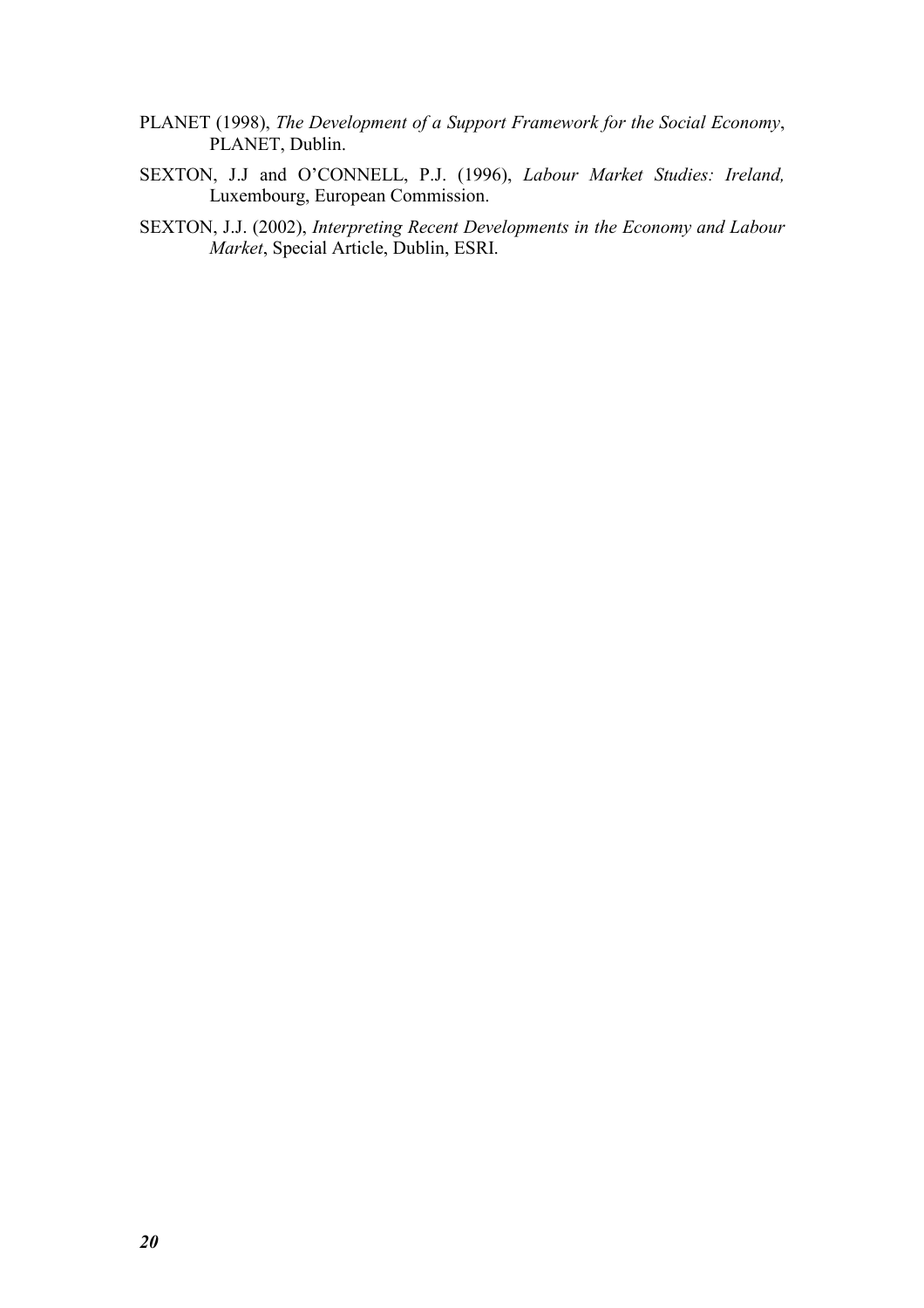#### Publications of the EMES Network

#### Books

- BORZAGA, C. and DEFOURNY, J., eds, (2001), The Emergence of Social Enterprise, Routledge, London, 386 p.
- SPEAR, R., DEFOURNY, J., FAVREAU, L. and LAVILLE, J.-L., eds, (2001), Tackling Social Exclusion in Europe. The Contribution of the Social Economy, Ashgate, Aldershot, 359 p.

#### Working Papers related to the "ELEXIES" Project

- O' SHAUGHNESSY, M. (2002), "National Profiles of Work Integration Social Enterprises : Ireland", EMES Working Papers, no. 02/05.
- SPEAR, R. (2002), "National Profiles of Work Integration Social Enterprises : United Kingdom", EMES Working Papers, no. 02/06.
- EME, B. and GARDIN, L. (2002), "Profils nationaux des entreprises sociales d'insertion : France", EMES Working Papers, no. 02/07.
- LAURELII, E. and STRYJAN, Y. (2002), "National Profiles of Work Integration Social Enterprises : Sweden", EMES Working Papers, no. 02/08.
- PERISTA, H. and NOGUEIRA, S. (2002), "National Profiles of Work Integration Social Enterprises : Portugal", EMES Working Papers, no. 02/09.
- PATTINIEMI, P. and IMMONEN, N. (2002), "National Profiles of Work Integration Social Enterprises : Finland", EMES Working Papers, no. 02/10.
- VIDAL MARTINEZ, I. and VALLS JUBANY, C. (2003), "National Profiles of Work Integration Social Enterprises : Spain", EMES Working Papers, no.03/01.
- DELAUNOIS, P. (2003), "Profils nationaux des entreprises sociales d'insertion : Luxembourg", EMES Working Papers, no. 03/02.
- GRÉGOIRE, O. (2003), "Profils nationaux des entreprises sociales d'insertion : Belgique", EMES Working Papers, no. 03/03.
- LOSS, M. (2003), "National Profiles of Work Integration Social Enterprises : Italy", EMES Working Papers, no. 03/04.
- SCHULZ, A. (2003), "National Profiles of Work Integration Social Enterprises : Germany", EMES Working Papers, no. 03/05.
- GRUBER, C. (2003), "National Profiles of Work Integration Social Enterprises : Austria", EMES Working Papers, no. 03/06.
- DELAUNOIS, P. (2003), "National Profiles of Work Integration Social Enterprises : Luxemburg", EMES Working Papers, no. 03/07.
- GREGOIRE, O. (2003), "National Profiles of Work Integration Social Enterprises : Belgium", EMES Working Papers, no. 03/08.
- EME, B. and GARDIN, L. (2003), "National Profiles of Work Integration Social Enterprises : France", EMES Working Papers, no. 03/09.
- BIDET, E. and SPEAR, R. (2003), "The Role of Social Enterprise in European Labour Markets", EMES Working Papers, no. 03/10.